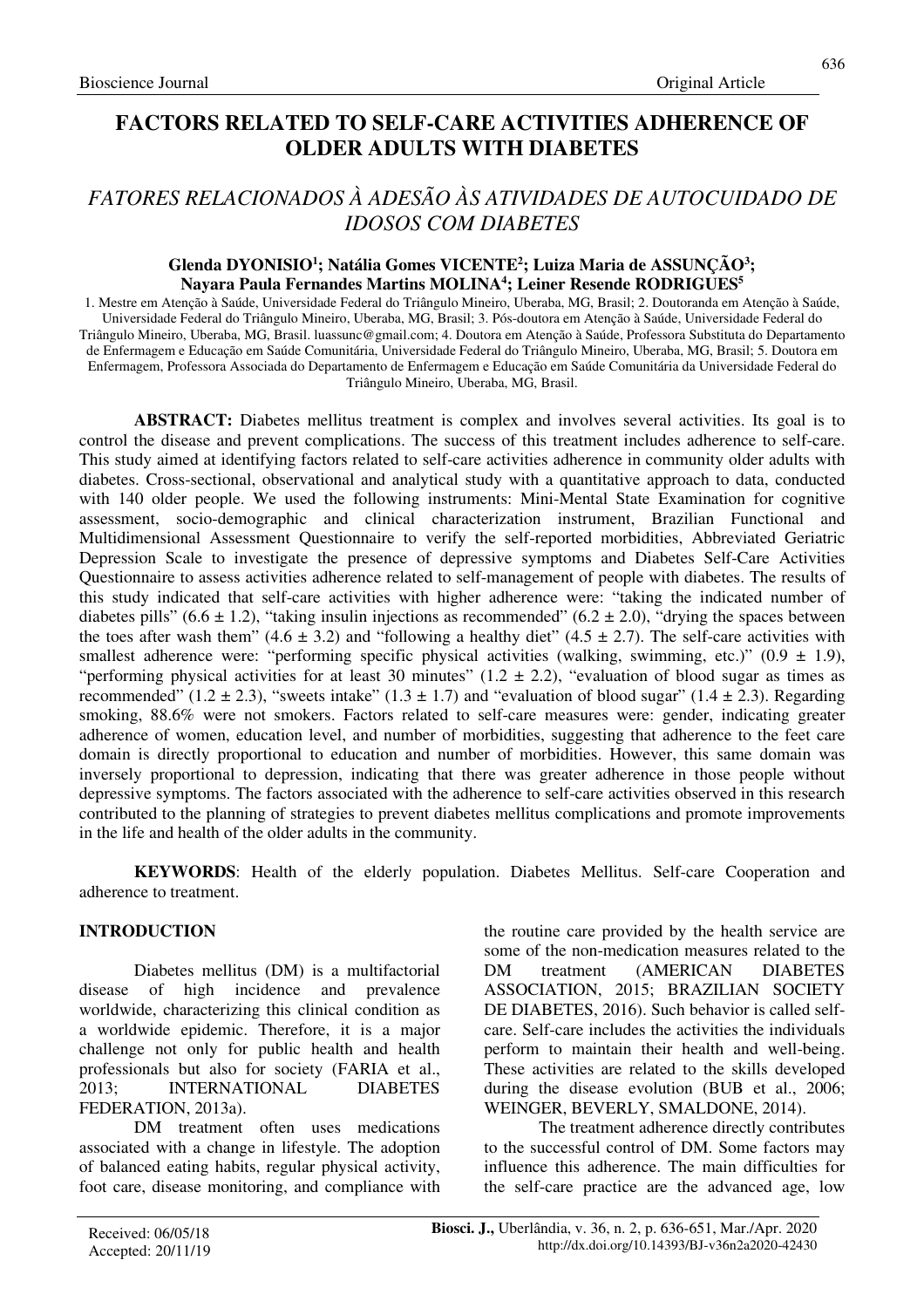educational level, low-income, lack of family support, emotional factors (frustration, demotivation, pain, anguish, anger), and cultural factors (ONG; CHUA; NG, 2014).

For the World Health Organization (2003), other factors that influence the treatment adherence are the demands related to the disease, such as the evolution and worsening of the disease and its symptoms, the degree of physical, psychological or social disability, the availability of treatment and the presence of comorbidities, especially depression (ROY; LLOYD, 2012).

The DM and depression together may be related to poor glycemic control, presence of complications, a higher number of hospitalizations and premature death. This is because these individuals tend to have low adherence to self-care treatment and activities (DIAS et al., 2011; LLOYD, 2008; WEINGER, BEVERLY, SMALDONE, 2014). Depression is prevalent in the older population, being an underdiagnosed chronic disease, as its symptoms are usually confused with the reactions of individuals to the disease or with typical events of aging (PARADELA, 2011; SOCIEDADE BRASILEIRA DE DIABETES, 2014).

The complexity of DM treatment requires that individuals adhere to self-care activities to control blood sugar and prevent complications, contributing to the maintenance of the individual's quality of life and autonomy. From this perspective, nursing has the important mission of encouraging adherence to self-care through health education actions, encouraging changes in life habits, facilitating the development of skills, and evaluating competencies for self-care activities (REZENDE NETA; SILVA; SILVA, 2015).

However, there is still a lack of studies in this area since it is important to deepen the topic to understand the reality of self-care in the elderly population (SILVA; VIDAL, 2011). Therefore, this study aimed at identifying factors related to selfcare activities adherence in community older adults with diabetes.

## **MATERIAL AND METHODS**

This is a cross-sectional, analytical and observational study with a quantitative approach with a home questionnaire, developed as part of the larger study called "Depressive symptoms, associated factors and access to health services in the elderly residents in the *Triângulo Sul Mineiro*", conducted in the urban area of the city of Uberaba - MG, from March to July 2016.

The sample of the largest study population was defined by a multiple-stage cluster sampling, carried out in two stages. In the first stage, an arbitrary draw of 50% of the census tracts of the municipality was conducted through systematic sampling for the selection of the elderly population, organizing a unique listing of the sectors, but identifying the neighborhood they belonged. The sample interval (SI) was calculated by the formula:  $SI = Ncs/ncs$ ; in which Ncs is the total number of census tracts and ncs is the number of census tracts drawn (approximately 2). The first census tract was randomly drawn, and the others were selected according to SI.

In the second stage, the number of homes was given by the number of attempts previously calculated ( $n = 889$ ). Then, this number of homes was divided by the number of census sectors drawn (208 sectors) so that a similar amount was obtained within each census sector (approximately four older people per sector). Finally, data collection began at the first street home within each census sector, according to maps obtained by the IBGE of Uberaba going clockwise until the end of that sector. All homes were visited sequentially until the sample saturation (number of older people) of that sector.

There were 769 older people interviewed in the larger study. Of them, 153 showed cognitive decline and were excluded from the study. In 616 older people who met the inclusion criteria and were fit for the interview, 140 self-reported the diagnosis of DM, as established in the inclusion criteria of this study. Therefore, the sample of this study was composed of 140 older people.

The sample size calculation of this survey considered a determination coefficient of  $R^2 = 0.10$ in a linear regression model with four predictors, with a significance level type I error of  $\alpha = 0.05$  and type II error  $\beta = 0.1$ , resulting in a priori statistical power of 90%. We used the Power Analysis and Sample Size (PASS) version 13 application, obtaining a minimum sample size of  $n = 144$  of elderly participants. Considering the sample loss of 20%, the maximum number of interview attempts was 180. The main outcome variable was the adherence score for general food.

Thus, 140 older people who met the inclusion criteria participated in this study. They were 60 years old or older, self-reporting a diagnosis of DM, and having a cut-off score in the cognitive assessment through the Mini-Mental State Examination (MMSE).

Data collection was performed at the homes of the older adults through interviews and using five instruments: socio-demographic and clinical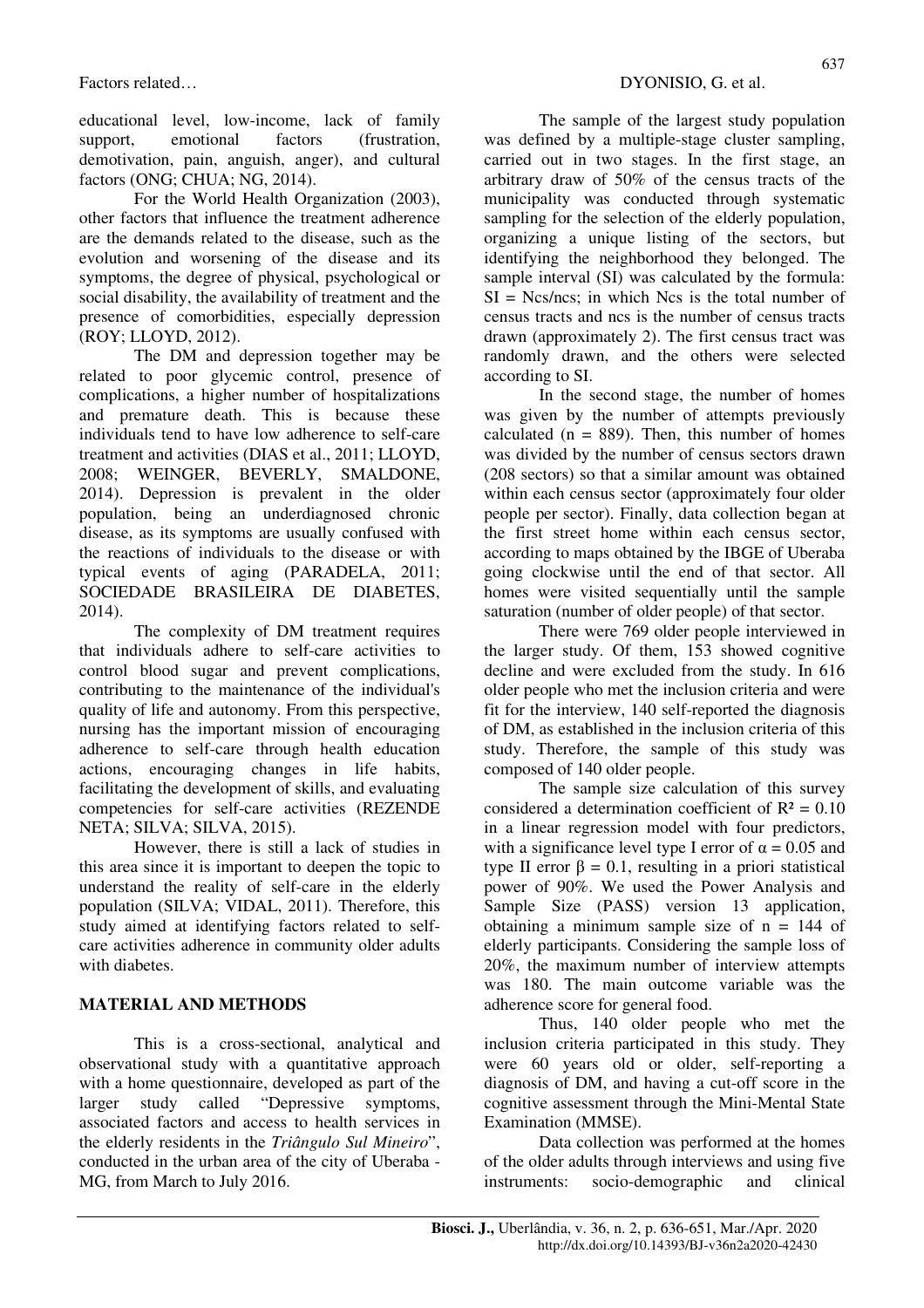characterization instrument, Mini-Mental State Examination (MMSE), Brazilian Questionnaire for Functional, and Multidimensional Evaluation, Questionnaire of Self-Care Activities Diabetes (QAD) and GDS-15.

We performed the socio-demographic and clinical characterizations through a structured questionnaire prepared by the Collective Health Research Group of the Federal University of Triângulo Mineiro (UFTM), based on the literature and the researchers' expertise used since 2013 (RODRIGUES et al., 2017). It includes the following variables: age, gender, education level, marital status, income, and the use of medications, including the name of the active ingredient, presentation, dosage, amount used per day, and the number of medications in use.

We used the MMSE for cognitive assessment. Its score ranges from zero to thirty points, in which zero shows the worst cognitive performance and thirty indicates the best cognitive ability. The cutoff point considers the educational level, including in the study those older adults who presented the following scores: 13 for illiterate, 18 for one to eleven years of school and 26 for school level above 11 years (BERTOLUCCI et al., 1994). Self-reported morbidities were evaluated based on data from the 26 items included in BOMFAQ (RAMOS, 1987).

The OAD assesses self-care activities adherence with DM. It has 15 items distributed in 6 domains/dimensions: general diet, specific diet, physical activity, blood sugar monitoring, foot care, and medication use. It also presents a separate domain for smoking assessment. The answers in the questionnaire indicate how often respondents perform activities in the previous seven days and range from zero to seven, with zero as the least desirable and seven as the most favorable. The values are reversed in the specific food domain. In the items about the consumption of sweets and highfat foods, zero represents the ideal condition and seven represents the least favorable (MICHELS et al., 2010). Michels and collaborators in 2010 translated and adapted it to the Brazilian reality.

GDS-15 measured the indicative of the presence of depressive symptoms. It was proposed by Yesavage in 1986 and validated in Brazil by Almeida and Almeida (1999), consisting of 15 closed questions with objective answers (yes or no). For this study, a score higher than five considered indicative of the presence of depressive symptoms (ALMEIDA; ALMEIDA, 1999).

We entered the collected data in the Excel<sup>®</sup> Program in a double entry for later verification of the existence of transcription errors. Then, we consolidated the databases. When there were inconsistent data, they were verified in the original interview and corrected. Data were imported into Statistical Package for Social Sciences (SPSS), version 21.0, for analysis.

We submitted data to descriptive analysis using relative and absolute frequencies for categorical variables and measures of central tendency (median, mean, and standard deviation) for quantitative variables. The bivariate analysis included the t-test for independent groups defined by dichotomous variables and included gender, age group, presence of depressive symptoms, polypharmacy, marital status, and adherence to selfcare. Pearson's (quantitative variables) and Spearman's (ordinal variables) correlations were used to measuring the relationship between demographic variables (education level, income), clinics (number of morbidities) and adherence. The analysis of Pearson and Spearman correlations, a correlation corresponding to a coefficient r between 0 and 0.29 was considered as weak, between 0.3 and 0.49 was considered as moderate and between 0.5 and 1 was considered as strong (COHEN, 1988). Analysis of the simultaneous contribution of demographic and clinical predictors to adherence included multiple linear regression analysis. This research considered the significance level of 0.05.

This study followed the guidelines and regulatory standards of Resolution 466/12 of the National Health Council for research involving human beings (BRASIL, 2013b). The participants of this research were contacted at their homes, presenting the objectives, the Free and Informed Consent Form, and offering the relevant information. The interview started only after the consent of the interviewees and signing the Term.

### **RESULTS**

Most of the participants being 71.4% (100) were female,  $87.1\%$  (122) were aged 60  $\text{F}$  79 years old, 57.1% (80) had no partner, and 45% (63) of the elderly participants had an individual monthly income of one minimum wage (Table 1).

Regarding their age, the participants had a mean age of  $70.8 \pm 6.7$ , with a minimum age of 60 and a maximum age of 88 years old. Regarding their education level, the participants had a mean of  $5.1 \pm$ 4.2 years of study, with a minimum of 0 and a maximum of 18 years of study.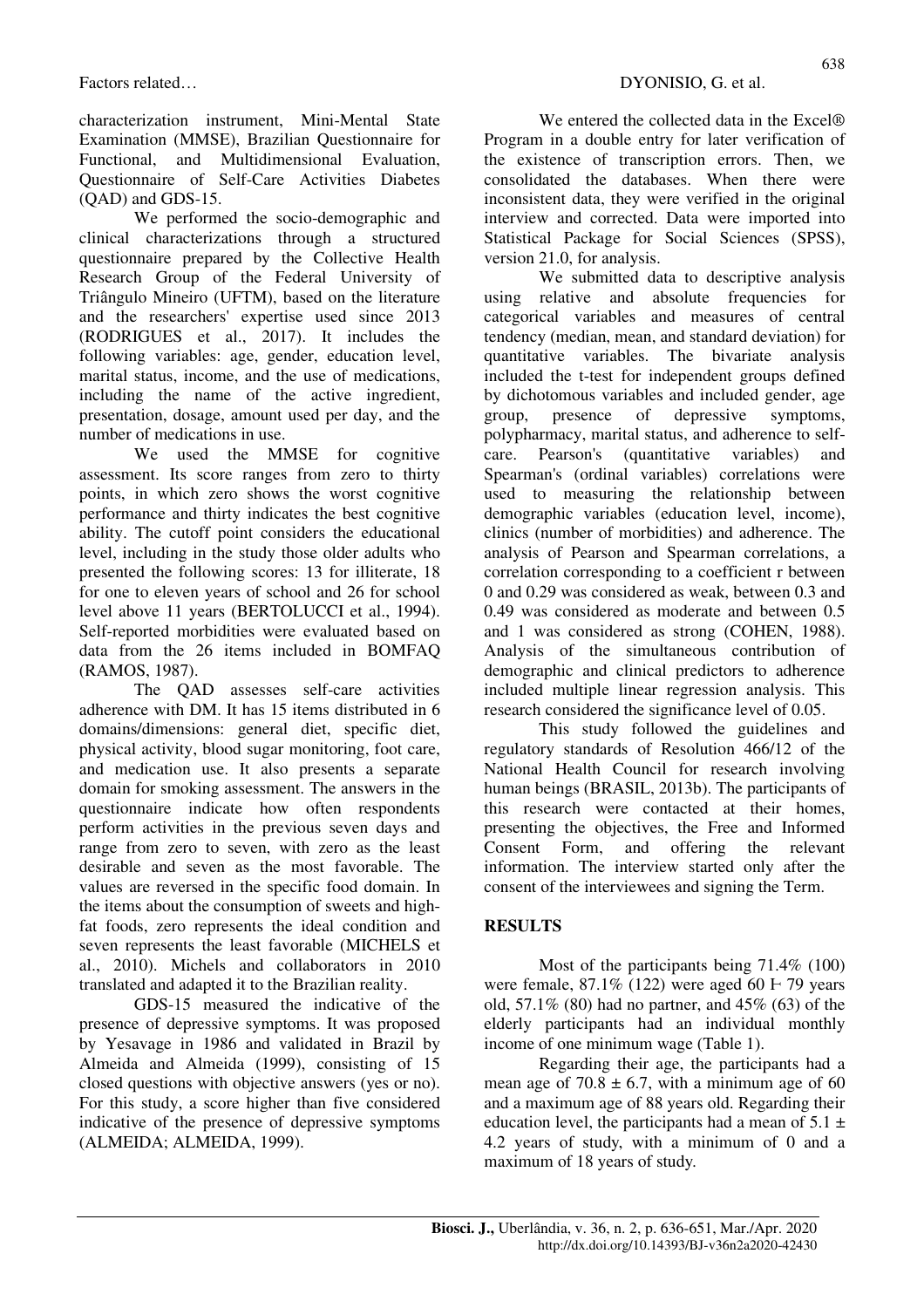639

| $\alpha$ . The contracted and $\alpha$ is the contract of $\alpha$ in $\beta$<br><b>Variables</b> | $\mathbf n$ | $\%$ |
|---------------------------------------------------------------------------------------------------|-------------|------|
| <b>Gender</b>                                                                                     |             |      |
| Male                                                                                              | 40          | 28.6 |
| Female                                                                                            | 100         | 71.4 |
| <b>Marital status</b>                                                                             |             |      |
| married or living with a partner                                                                  | 60          | 42.9 |
| separated /divorced                                                                               | 15          | 10.7 |
| Widower                                                                                           | 56          | 40   |
| Single                                                                                            | 9           | 6.4  |
| Individual income (minimum wage)*                                                                 |             |      |
| No income                                                                                         | 11          | 7.9  |
| $\leq 1$                                                                                          | 1           | 0.7  |
| 1                                                                                                 | 63          | 45   |
| $1+3$                                                                                             | 50          | 35.7 |
| 315                                                                                               | 9           | 6.4  |
| > 5                                                                                               | 6           | 4.3  |
| Age group                                                                                         |             |      |
| Young elder $(60 \text{ F } 79 \text{ years old})$                                                | 122         | 87.1 |
| Extreme elder (80 years old or more)                                                              | 18          | 12.9 |
| No                                                                                                | 55          | 39.3 |
| Yes                                                                                               | 85          | 60.7 |
| <b>Indicative of depression</b>                                                                   |             |      |
| Yes                                                                                               | 37          | 26.4 |
| No                                                                                                | 103         | 73.6 |

\* Amount corresponding to the minimum wage in 2016: R\$ 880.00 (DIEESE).

Regarding the clinical variables, the average individual morbidity was  $7.6 \pm 3.7$ , with at least a self-reported morbidity and a maximum of 18 selfreported morbidities. The average of medicine consumption per individual was  $5.7 \pm 2.9$ . When considering polypharmacy, 60.7% (85) of the elderly participants used five or more medications, and 26.4% (37) of them showed depression.

Table 2 shows the adherence to DM selfcare activities, given by the average number of days the activities were performed. The evaluation of adherence in each of the QAD items compared the means between all activities, observing that the domains with the lowest adherence rate are physical activity and blood sugar monitoring, respectively. The domain with the highest mean adherence was the use of medications.

Item 7 of the QAD regarding the evaluation of smoking showed that 88.6% (124) of the elderly answered that they had not smoked any cigarettes in the last seven days. Of them, 67.1% (94) stated that they never smoked, and another 21.4% (30) said they had smoked their last cigarette for more than two years ago.

Among the 11.4% (16) who reported being smokers, the average consumption was  $\overline{17.1 (\pm 17.3)}$ cigarettes per day.

A bivariate analysis showed that the items "performing physical activity for at least 30 minutes" ( $p = 0.04$ ), "taking insulin injections as recommended"  $(p = 0.02)$  and "taking the indicated number of diabetes pills"  $(p = 0.02)$  was associated with gender, and in these items men had higher averages compared to women.

Regarding the average of diabetes self-care activities adherence according to the age group, the data showed no statistically significant difference in adherence to self-care activities between young and very old elders, indicating that age does not interfere with the adherence of any of the activities.

Regarding their marital status, the item "taking the indicated number of diabetes pills" ( $p =$ 0.048) showed a significant difference in the average. Only in this item, those who have a partner showed better adherence when compared to those who have no partner.

Regarding polypharmacy, there was a significant association only with the item "examination inside the shoes before putting them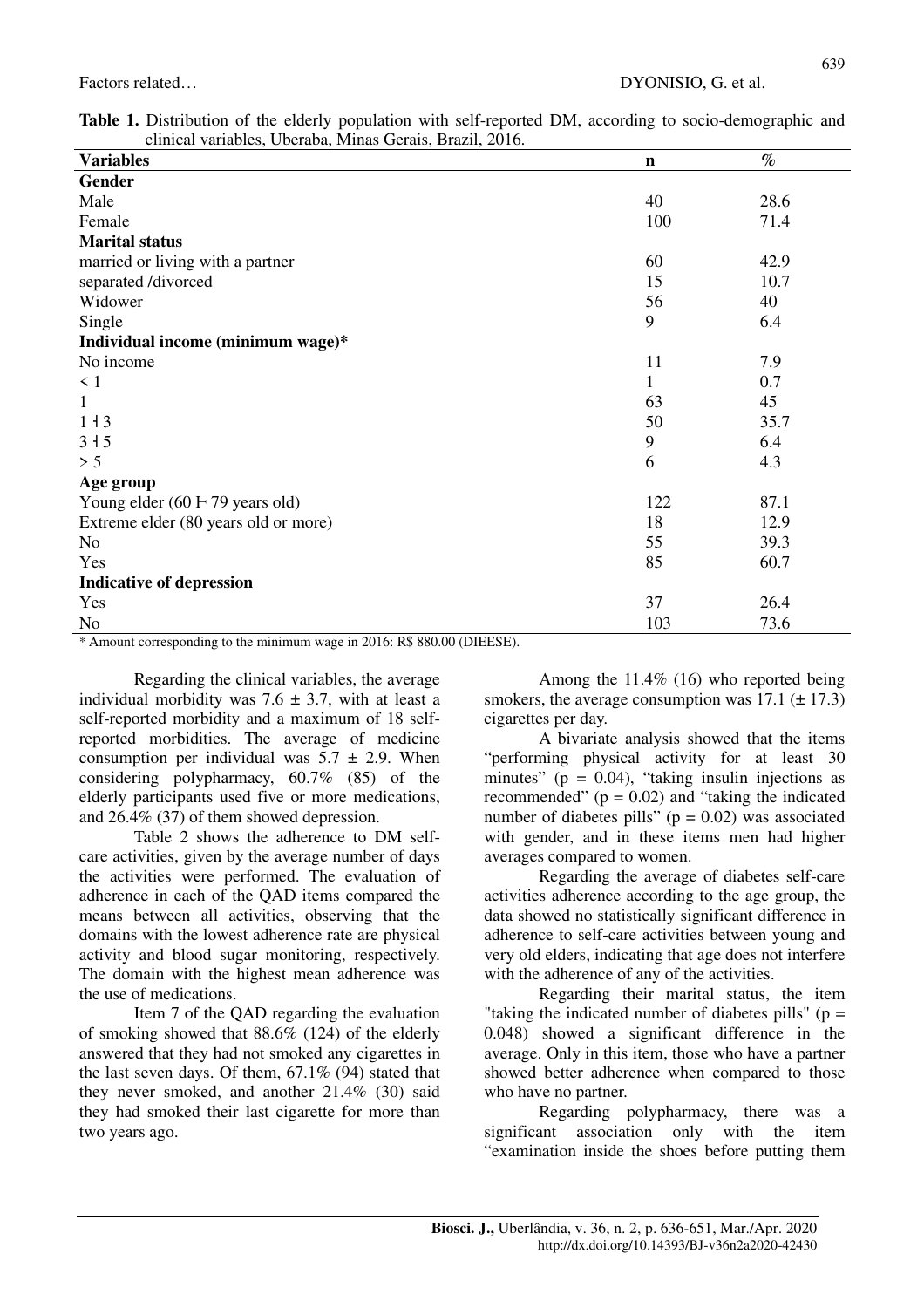on" ( $p = 0.045$ ), with a higher average of adherence in the elderly who use five or more medications.

| Table 2. Adherence to items of the Diabetes Self-Care Activities Questionnaire by elderly participants with |  |
|-------------------------------------------------------------------------------------------------------------|--|
| Diabetes, Uberaba, Minas Gerais, Brazil, 2016.                                                              |  |

| <b>QAD</b> Items                                                       | <b>Variables</b> |           |         |  |  |
|------------------------------------------------------------------------|------------------|-----------|---------|--|--|
|                                                                        | med.*            | average** | $SD***$ |  |  |
| 1. General food                                                        |                  |           |         |  |  |
| 1.1. Following a healthy diet                                          | 5                | 4.5       | 2.7     |  |  |
| 1.2. Following food guidance                                           | 3                | 3.3       | 2.9     |  |  |
| 2. Specific Food                                                       |                  |           |         |  |  |
| 2.1. Intake of five or more servings of fruits and/or vegetables.      | 5                | 4.4       | 2.7     |  |  |
| 2.2. Intake of red meat and/or whole milk derivatives                  | 5                | 4.4       | 2.8     |  |  |
| 2.3. Sweet intake                                                      |                  | 1.3       | 1.7     |  |  |
| 3. Physical activity                                                   |                  |           |         |  |  |
| 3.1. Performing physical activities for at least 30 minutes            | $\Omega$         | 1.2       | 2.2     |  |  |
| 3.2. Performing specific physical activities (walking, swimming, etc.) | $\Omega$         | 0.9       | 1.9     |  |  |
| 4. Blood sugar monitoring                                              |                  |           |         |  |  |
| 4.1. Evaluating Blood Sugar                                            | $\Omega$         | 1.4       | 2.3     |  |  |
| 4.2. Evaluating blood sugar the recommended number of times            | $\Omega$         | 1.2       | 2.3     |  |  |
| 5. Foot care                                                           |                  |           |         |  |  |
| 5.1. Feet examination                                                  | 2,5              | 3.4       | 3.3     |  |  |
| 5.2. Examination inside the shoes before putting them on               | 1                | 3.1       | 3.3     |  |  |
| 5.3. Drying the spaces between the toes after washing them             | 7                | 4.6       | 3.2     |  |  |
| 6. Medication                                                          |                  |           |         |  |  |
| 6.2. Taking insulin injections as recommended                          | 7                | 6.2       | 2.0     |  |  |
| 6.3. Taking the indicated number of diabetes pills.                    |                  | 6.6       | 1.2     |  |  |

\*Median; \*\*Average of the days in the week for self-care activities; \*\*\*Standard Deviation.

The indicative of depression was significantly associated with the items of "intake of five or more portions of fruits and/or vegetables" (p  $= 0.039$ ), "performing physical activity for at least 30 minutes" ( $p = 0.017$ ) and "performing specific physical activity (walking, swimming, etc.)" ( $p =$ 0.011), with higher mean adherence for the elderly population without the presence of depression. Adherence averages associated with depressive symptoms are shown in Table 3.

**Table 3.** Adherence to items of the Diabetes Self-Care Activities Questionnaire by older people with diabetes according to the presence of the indicative of depression, Uberaba, Minas Gerais, Brazil, 2016.

|                                                             | Presence of the indicative of depression |        |                |             |        |           |                   |  |  |
|-------------------------------------------------------------|------------------------------------------|--------|----------------|-------------|--------|-----------|-------------------|--|--|
|                                                             |                                          |        |                | No          |        |           |                   |  |  |
| <b>QAD</b> Items                                            |                                          | Averag |                |             | Averag | <b>SD</b> |                   |  |  |
|                                                             | n                                        | e      | $SD^*$         | $\mathbf n$ | e      | *         | $\mathbf{p}^{**}$ |  |  |
| 1. General food                                             |                                          |        |                |             |        |           |                   |  |  |
|                                                             |                                          |        |                |             |        |           | 0.14              |  |  |
| 1.1. Following a healthy diet                               | 38                                       | 3.9    | $\overline{3}$ | 102         | 4.7    | 2.5       | 3                 |  |  |
|                                                             |                                          |        |                |             |        |           | 0.31              |  |  |
| 1.2. Following food guidance                                | 38                                       | 2.9    | 3              | 102         | 3.4    | 2.9       | -1                |  |  |
| 2. Specific Food                                            |                                          |        |                |             |        |           |                   |  |  |
| 2.1. Intake of five or more servings of fruits and/or       |                                          |        |                |             |        |           | 0.03              |  |  |
| vegetables.                                                 | 38                                       | 3.6    | 2.8            | 102         | 4.5    | 2.5       | 9                 |  |  |
|                                                             |                                          |        |                |             |        |           | 0.84              |  |  |
| 2.2. Intake of red meat and/or whole milk derivatives       | 38                                       | 4.4    | 3              | 102         | 4.3    | 2.7       | 5                 |  |  |
| 2.3. Sweet intake                                           | 38                                       | 1.1    | 1.2            | 102         | 1.4    | 1.9       | 0.31              |  |  |
| 3. Physical activity                                        |                                          |        |                |             |        |           |                   |  |  |
|                                                             |                                          |        |                |             |        |           | 0.01              |  |  |
| 3.1. Performing physical activities for at least 30 minutes | 38                                       | 0.6    | 1.6            | 102         | 1.4    | 2.3       | 7                 |  |  |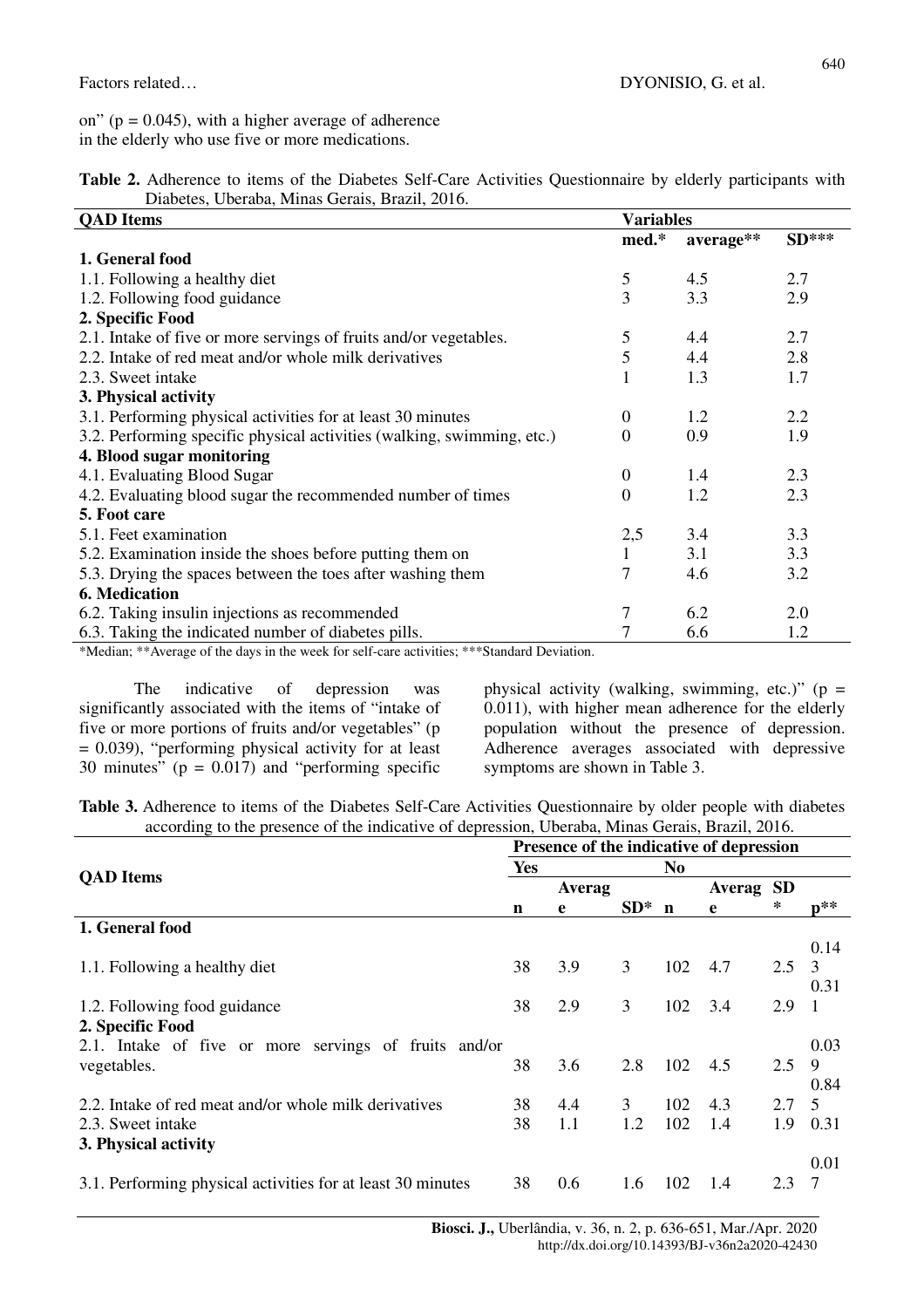Factors related… DYONISIO, G. et al.

| 3.2. Performing specific physical activities<br>(walking,<br>swimming, etc.)<br>4. Blood sugar monitoring | 38 | 0.3 | 1.2 | 102 | $\overline{1}$ | 2.1 | 0.01<br>$\overline{1}$ |
|-----------------------------------------------------------------------------------------------------------|----|-----|-----|-----|----------------|-----|------------------------|
| 4.1. Evaluating Blood Sugar<br>4.2. Evaluating blood sugar the recommended number of                      | 38 | 1.4 | 2.1 | 102 | 1.4            | 2.3 | 0.92<br>0.85           |
| times<br>5. Foot care                                                                                     | 38 | 1.2 | 2.1 | 102 | 1.2            | 2.3 | 7                      |
| 5.1. Feet examination                                                                                     | 38 | 4   | 3.3 | 102 | 3.2            | 3.3 | 0.19<br>6<br>0.16      |
| 5.2. Examination inside the shoes before putting them on                                                  | 38 | 2.5 | 3.1 | 102 | 3.3            | 3.3 | 6                      |
| 5.3. Drying the spaces between the toes after washing them<br><b>6. Medication</b>                        | 37 | 5.2 | 2.8 | 102 | 4.4            | 3.3 | 0.15<br>$\overline{4}$ |
| 6.2. Taking insulin injections as recommended                                                             | 12 | 6   | 2.1 | 21  | 6.3            | 2   | 0.69<br>6<br>0.85      |
| 6.3. Taking the indicated number of diabetes pills.<br>*Standard Deviation: **Significance level          | 35 | 6.7 | 1.2 | 98  | 6.8            | 1.1 | 7                      |

Standard Deviation; \*\*Significance level.

Regarding the number of morbidities, the items of "following a healthy diet", "performing physical activities for at least 30 minutes" and "performing specific physical activities (walking, swimming, etc.)" showed a significant correlation, with significance levels  $p = 0.031$ ,  $p = 0.003$  and  $p =$ 0.005 respectively. Data showed that adherence increased as the number of morbidities decreased. However, the elderly with the highest number of diseases had more adherence to the "Feet examination" ( $p = 0.005$ ) and "examination of the shoes before putting them on" ( $p = 0.005$ ). The correlations mentioned were considered weak.

The education level was related to the three items of the foot care dimension: "feet examination"  $(p = 0.002)$ , "examination of the shoes before putting them on"  $(p = 0.007)$  and "dry the spaces" between the toes after washing them" ( $p = 0.028$ ), and the adherence was higher in the elderly with higher school level. The correlations were classified as weak.

When considering their income, the correlated items were "following a healthy diet" (p  $= 0.038$ ) and "performing physical activities for at least 30 minutes" ( $p = 0.006$ ). The results showed that older people with higher incomes had more adherence to these activities (direct correlation, of weak magnitude).

The analysis of the simultaneous contribution of the predictors gender, education level, indicative of depression and number of morbidities through the multiple linear regression model showed that the item "Intake of five or more servings of fruits and/or vegetables" was significantly associated with the gender  $(p = 0.041)$ , indicating that women had a higher average adherence than men in this activity. The number of morbidities was significantly associated with the items "performing physical activities for at least 30 minutes"  $(p = 0.02)$  and "performing specific physical activities (walking, swimming, etc.)" ( $p =$ 0.008), indicating increased adherence to these activities as the number of morbidities decreases.

The school level and the number of morbidities were significantly associated with the items "feet examination" (p = 0.00 and 0.001, respectively), "examination inside the shoes before putting them on" ( $p = 0.001$  and 0.00, respectively) and "drying the spaces between the toes after washing them"  $(p = 0.018$  and 0.027, respectively), showing that as school level and the number of morbidities increase, the adherence of foot care activities also increases. The item "examination inside the shoes before putting them on" showed a significant association with the indicative of depression ( $p = 0.039$ ), showing that the mean adherence increased as depressive symptoms decreased.

The other factors did not have a significance index and may not influence adherence to self-care with DM. The following table shows the data produced by multivariate analysis (Table 4).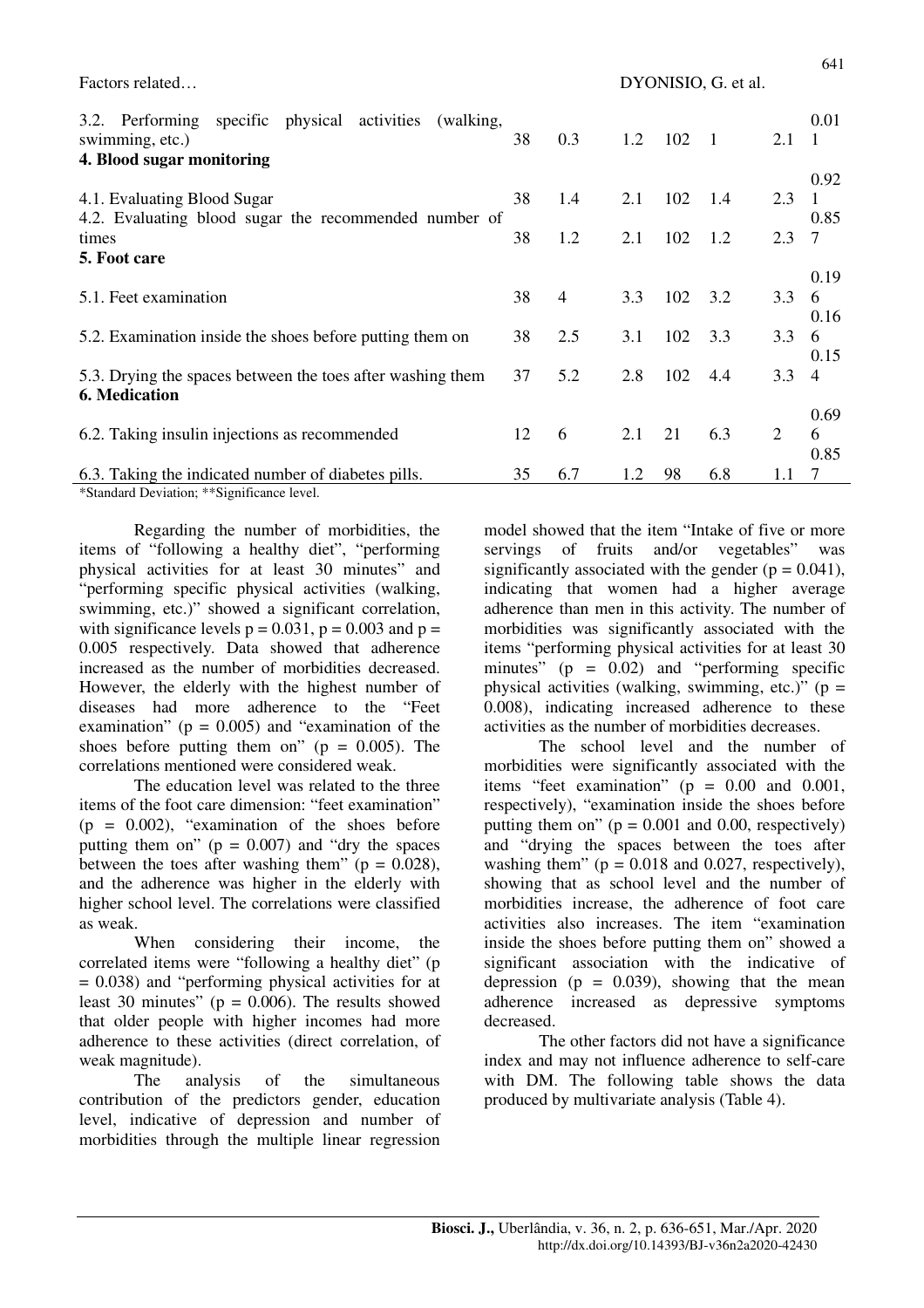|  |  | <b>Table 4.</b> Final multiple linear regression models for predictors associated with diabetes self-care activities |  |  |  |  |
|--|--|----------------------------------------------------------------------------------------------------------------------|--|--|--|--|
|  |  | adherence, Uberaba, Minas Gerais, Brazil, 2016.                                                                      |  |  |  |  |

| <b>Predictors</b>                                         |                |       |                           |                   |                           |                   |                 |                  |  |  |
|-----------------------------------------------------------|----------------|-------|---------------------------|-------------------|---------------------------|-------------------|-----------------|------------------|--|--|
|                                                           |                |       | <b>Education</b><br>level |                   | Ind.                      |                   | of   Number     | of               |  |  |
| <b>QAD</b> items                                          | Gender         |       |                           |                   | <b>Depression</b>         |                   | morbidities     |                  |  |  |
|                                                           | $B*$           | $n**$ | $B*$                      | $\mathbf{p}^{**}$ | $B^*$                     | $\mathbf{p}^{**}$ | $B^*$           | $p**$            |  |  |
| 1. General food                                           |                |       |                           |                   |                           |                   |                 |                  |  |  |
|                                                           | 0.0            | 0.8   |                           | 0.74              |                           |                   |                 |                  |  |  |
| 1.1. Following a healthy diet                             | 22             | 02    | 0.028                     | 1                 | 0.101                     |                   | $0.251 - 0.168$ | 0.062            |  |  |
|                                                           |                | 0.9   |                           | 0.89              |                           |                   |                 |                  |  |  |
| 1.2. Following food guidance                              | $-0$           | 76    | 0.011                     | 8                 | 0.099                     | 0.264 0.057       |                 | 0.532            |  |  |
| 2. Specific Food                                          |                |       |                           |                   |                           |                   |                 |                  |  |  |
| 2.1. Intake of five or more servings of fruits 0.1        |                | 0.0   |                           | 0.16              |                           |                   |                 |                  |  |  |
| and/or vegetables.                                        | 79             | 41    | 0.116                     | 9                 | 0.192                     |                   | $0.027 - 0.044$ | 0.615            |  |  |
| 2.2. Intake of red meat and/or whole milk 0.0             |                | 0.6   |                           | 0.84              |                           |                   |                 |                  |  |  |
| derivatives                                               | 39             | 67    | 0.018                     | 1                 | $-0.013$                  |                   | $0.885 - 0.014$ | 0.874            |  |  |
|                                                           | 0.0            | 0.2   |                           | 0.53              |                           |                   |                 |                  |  |  |
| 2.3. Sweet intake                                         | 93             | 99    | 0.054                     | $\overline{4}$    | 0.067                     |                   | $0.447 - 0.077$ | 0.397            |  |  |
| 3. Physical activity                                      |                |       |                           |                   |                           |                   |                 |                  |  |  |
|                                                           |                |       |                           |                   |                           |                   |                 |                  |  |  |
| 3.1. Performing physical activities for at least 30 0.1   |                | 0.1   |                           | 0.39              |                           |                   |                 |                  |  |  |
| minutes                                                   | 3              | 25    | 0.071                     | 5                 | 0.105                     |                   | $0.218 - 0.204$ | 0.02             |  |  |
| 3.2.<br>Performing specific<br>physical<br>activities 0.0 |                | 0.3   |                           | 0.29              |                           |                   |                 |                  |  |  |
| (walking, swimming, etc.)                                 | 81             | 45    | 0.088                     | 3                 | 0.135                     |                   | $0.117 - 0.236$ | 0.008            |  |  |
| 4. Blood sugar monitoring                                 |                |       |                           |                   |                           |                   |                 |                  |  |  |
|                                                           |                |       |                           |                   |                           |                   |                 |                  |  |  |
|                                                           | 0.0            | 0.4   |                           | 0.45              |                           |                   |                 |                  |  |  |
| 4.1. Evaluating Blood Sugar                               | $\tau$         | 65    | 0.064                     | 8                 | $-0.019$ $0.829$ $-0.062$ |                   |                 | 0.496            |  |  |
| 4.2. Evaluating blood sugar the recommended 0.0           |                | 0.9   |                           | 0.98              |                           |                   |                 |                  |  |  |
| number of times                                           | 1              | 34    | 0.002                     | 4                 | 0.006                     |                   | $0.947 - 0.034$ | 0.706            |  |  |
| 5. Foot care                                              |                |       |                           |                   |                           |                   |                 |                  |  |  |
|                                                           |                |       |                           |                   |                           |                   |                 |                  |  |  |
|                                                           | 0.0            | 0.4   |                           |                   |                           |                   |                 |                  |  |  |
| 5.1. Feet examination                                     | 7              | 06    | 0.298                     | $\boldsymbol{0}$  | $-0.064$                  | 0.434 0.28        |                 | 0.001            |  |  |
| 5.2. Examination inside the shoes before putting          |                | 0.2   |                           | 0.00              |                           |                   |                 |                  |  |  |
| them on                                                   | $-0.1$         | 15    | 0.259                     | $\mathbf{1}$      | 0.17                      | 0.039 0.339       |                 | $\boldsymbol{0}$ |  |  |
|                                                           |                |       |                           |                   |                           |                   |                 |                  |  |  |
| 5.3. Drying the spaces between the toes after 0.1         |                | 0.0   |                           | 0.01              |                           |                   |                 |                  |  |  |
| washing them                                              | 7              | 52    | 0.199                     | 8                 | $-0.103$ $0.228$ $0.194$  |                   |                 | 0.027            |  |  |
| 6. Medication                                             |                |       |                           |                   |                           |                   |                 |                  |  |  |
|                                                           |                | 0.1   |                           | 0.73              |                           |                   |                 |                  |  |  |
| 6.2. Taking insulin injections as recommended             | $-0.3$         | 19    | 0.06                      | 9                 | 0.073                     | 0.694 0.236       |                 | 0.22             |  |  |
|                                                           |                |       |                           |                   |                           |                   |                 |                  |  |  |
|                                                           | 0.1            | 0.1   |                           | 0.83              |                           |                   |                 |                  |  |  |
| 6.3. Taking the indicated number of diabetes pills.       | $\overline{4}$ | 36    | 0.018                     | 5                 | $\boldsymbol{0}$          | 0.997 0.033       |                 | 0.723            |  |  |
| *β: standardized linear regression coefficient; **p<0.05. |                |       |                           |                   |                           |                   |                 |                  |  |  |

### **DISCUSSION**

Similar to other findings in the literature, the distribution according to gender may be justified by the higher life expectancy compared to men, showing an increase in this population (ROSSET et al., 2011). The significant number of women in the

elderly population is linked to less exposure to violence, risks in the workplace, and lower consumption of alcohol and tobacco (BANDEIRA; MELO; PINHEIRO, 2010). Also, they are more assiduous to health services because they are more attentive to health issues and aware of the importance of monitoring with health professionals,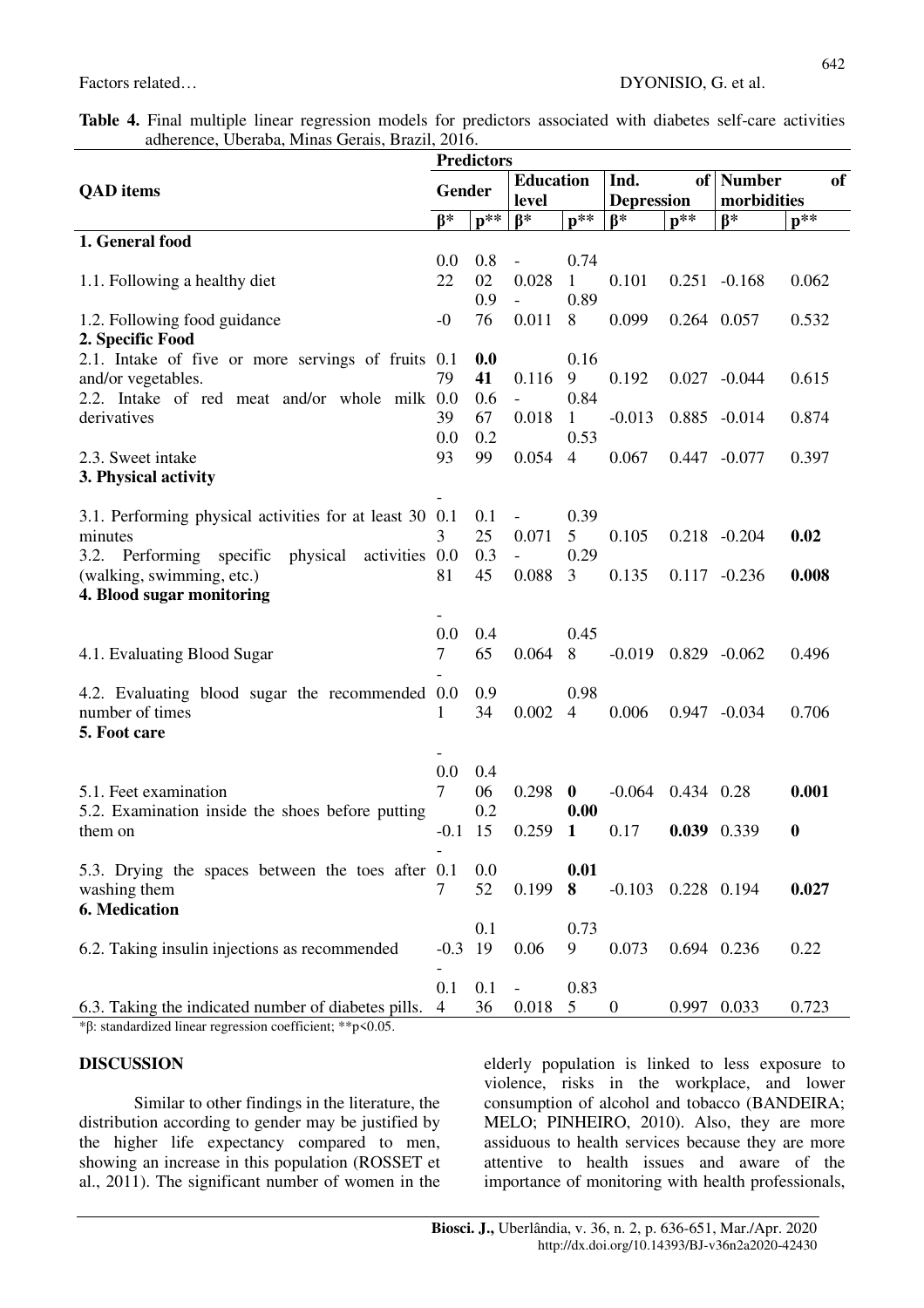favoring early diagnosis (MEDEIROS; MORAIS, 2015), contributing to the fact that women have a higher proportion of diabetes diagnosis reports than men (INSTITUTO BRASILEIRO DE GEOGRAFIA ESTATÍSTICA, 2014a).

Regarding the average age, there is a prevalence of DM in the elderly over 65 years old, affecting 21.6% of this population in Brazil, in which the age group from 65 to 74 is the most affected with 19.9% of cases (INSTITUTO BRASILEIRO DE GEOGRAFIA ESTATÍSTICA, 2014a), the predominant age of this study. This data highlights the need for readjustment of health policies aimed at stimulating healthy aging through the creation of health education groups, promotion of physical, cultural, and recreational activity (PILGER; MENON; MATHIAS, 2011).

The Registration and Monitoring System of Hypertensive and Diabetic (HIPERDIA) of the Unified Health System (SUS) stands out as a monitoring group of the population, assisting the population with these diseases in Primary Health Care, which allows acquisition, dispensation and distribution as well as regular and systematic care to all registered patients (DATASUS, 2019).

Regarding their marital status, the highest percentage without a partner showed the importance of nurses in the training of the older people, aiming at self-care through educational activities, nursing consultations or home visits (TAVARES et al., 2011). It is also important to clarify the need to identify potential caregivers, especially among family members.

Regarding their education level and income, this study showed higher average education and individual income than the elderly Brazilian population, which corresponds to 4.7 years of school and monthly income between half and one minimum wage (INSTITUTO BRASILEIRO DE ESTATÍSTICA E GEOGRAFIA, 2014b). This result may be partly related to the fact that it is a more privileged region compared to the rest of the country.

Low education and income are associated with lower demand for health services, lower access to medicines and lower adherence to treatment (MANTOVANI; LUCCA; NERI, 2015), which leads to the onset of chronic diseases (STOPA et al., 2015) and hindering the understanding of treatment guidelines and negatively reflecting on the practice of self-care activities for DM (LUZ, 2014).

The average morbidity of this study was higher than a study conducted in Belém, with an average of 4.5  $(\pm 2.0)$  of morbidity per older person (FREITAS et al., 2016). In another study conducted in the interior of São Paulo, most elderly participants (53.5%) had between one and three diseases (DEGANI et al., 2014).

The high number of morbidities per individual observed in this study confirmed the need for regular health care with these older people. These services should be based not only on curative activities but also on prevention and health education actions, aiming at the acquisition of healthy habits to avoid the onset of diseases or to avoid the complications arising from them (VERAS, 2012; PILGER; MENON; MATHIAS, 2011).

Regarding the polypharmacy, this index was lower than research conducted in Belém of 6.8 medications per older person (CUENTRO et al., 2016). It is a multifactorial condition, closely related to the presence of multi-morbidities and associated clinical manifestations. It also increases the risk and severity of adverse reactions, which can cause cumulative toxicity, impairing treatment adherence and increasing hospitalizations and mortality (SECOLI, 2010). In this context, we highlight the important role of the family health teams who not only do visits but can monitor the patients by the HIPERDIA group and routine consultations in health facilities.

Regarding the indicative of depressive symptoms, people with DM are at least three times more likely to become depressive. Depression is usually a comorbid condition of DM, a direct consequence of neurochemical changes caused by the disease, and it is often underdiagnosed since the symptoms of both are similar and often attributed only to DM (STARKSTEIN et al., 2014).

DM/depression comorbidity is associated with the advanced age, with a negative impact on health, well-being, decline in functional skills, and self-care (GEMEAY et al., 2015; OSBORN; EGEDE, 2012). Depression may also lead to worsening glycemic control that in turn contributes to the worsening of the depressive condition (MUT-VITCU et al., 2016). The screening for the indicative of depression should be frequent in professional practice and health referral services, especially in those who perform monthly DM monitoring, offering help and treatment for symptoms of depression.

The QAD was used to assess the frequency of adherence to DM self-care activities, considering the last seven days before the interview.

The physical activity domain is highlighted among the lower average domains, in which the item "performing physical activities for at least 30 minutes" had an average adherence rate of 1.2 days per week, similar to the average in other research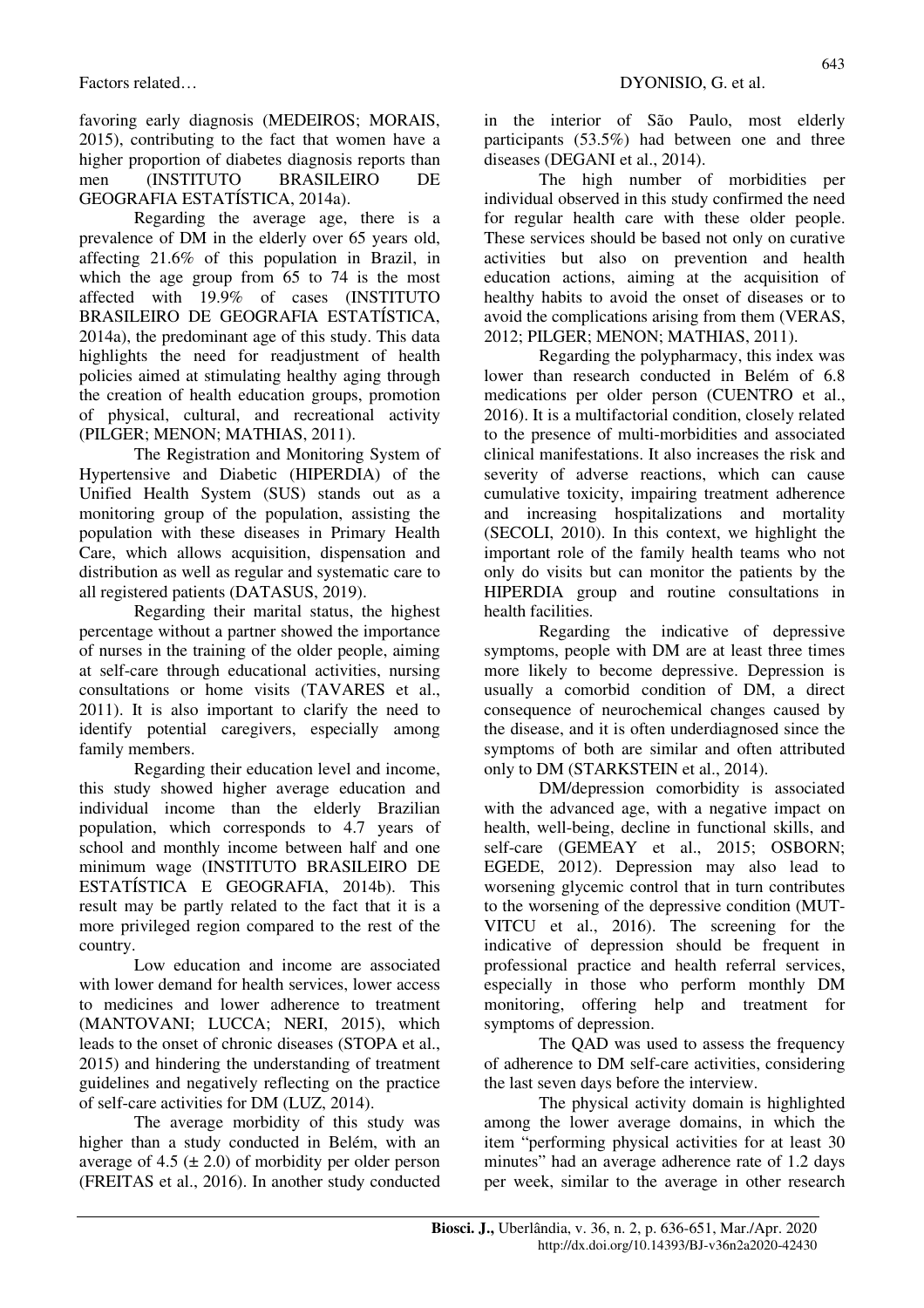with 1.6 days a week (TREVISANI, 2014) and 1.5 days a week (ROOS, BAPTISTA; MIRANDA, 2015), but below the average of 2.4 days a week (COELHO, 2013), who found an average of 3.9 days a week (SANTOS et al., 2014) and 4.9 days a week (JESUS, 2012).

In the item "performing specific physical activities (walking, swimming, cycling)", the average adherence dropped to 0.9 days per week, lower than in other surveys with averages of 1.1 days per week (ROOS, BAPTISTA; MIRANDA, 2015), 2 days a week (COELHO, 2013) and 1.8 days a week (SANTOS et al., 2014). In another research, the average was 1.6 days per week, remaining the same in both items of the physical activity dimension (TREVISANI, 2014).

Research conducted in Porto Alegre proposed to compare the level of physical activity and exercise-related care in people with DM, and the results showed that those with type 2 DM were more sedentary than those with type 1 DM. The reasons for type 2 DM were discomfort, medical restriction and not enjoying physical activity. The justification for those with type 1 DM was lack of time, laziness, and hypoglycemia. Only 38.8% performed self-care such as feeding, stretching, capillary blood sugar monitoring (DUARTE et al., 2012). A study with older people with diabetes in Teresina found that 68.8% of them did not practice physical activity (ALENCAR et al., 2014).

The practice of 150 minutes of moderateintensity exercise or 75 minutes of high-intensity activities per week is recommended. Regular physical activity reduces body weight, controls glycemic, reduces cholesterol, and reduces the risk for CVD (INSTITUTO BRASILEIRO DE ESTATÍSTICA E GEOGRAFIA, 2014b). Physical activity should be recommended by health professionals to encourage participation in supervised walking groups or other programs available in communities.

Blood sugar monitoring was another domain of lower adherence in which the item "evaluating blood sugar" showed adherence of 1.4 days per week, similar to the results found in Florianópolis of 1.8 days per week (MICHELS et al., 2010) and Treviso-SC with 1.2 days a week (JESUS, 2012). Higher averages were observed in other studies with 3.98 days per week (SANTOS et al., 2014), 4.5 days per week (COELHO, 2013), and 5.4 days per week (TREVISANI, 2014). "Evaluating blood sugar as recommended" had an average of 1.2 days per week, similar to another survey of 1.37 days per week (MICHELS et al., 2010). A higher adherence was observed in other investigations whose average was 3.32 days per week (COELHO, 2013), 3.46 days per week (SANTOS et al., 2014), and 5.5 days per week (TREVISANI, 2014).

Blood sugar monitoring is a fundamental part of DM management since it is a parameter for conducting treatment, allowing dose adjustments or changes in drug prescriptions, and determining the physical activity plan and dietary guidelines (ADENIYI et al., 2015). It works as an educational tool, allowing the person evaluating the causes of hypo or hyperglycemia. However, the self-cost and inconvenience of the method and the lack of knowledge of the importance of self-monitoring of blood sugar hinder this activity adherence (ROOS; BAPTISTA; MIRANDA, 2015). This result is partly justified because they are older people with limited financial resources, a condition that may hinder their access to blood sugar monitoring, restricted to HIPERDIA consultations only.

Capillary blood sugar monitoring is recommended three or more times a day for all people with DM taking multiple doses of insulin. For individuals with type 2 DM taking oral antidiabetics, routine monitoring is not recommended (AMERICAN DIABETES ASSOCIATION, 2015).

The medication dimension was the one with the highest average adherence. The item "taking insulin injections as recommended" had an average of 6.2 days per week. Other studies have found averages of 6.9 (GOMIDES et al., 2013), 6.16 days a week (ROOS; BAPTISTA; MIRANDA, 2015), and 5.86 days a week (SANTOS et al., 2014). The item "taking the indicated number of diabetes pills" had an average of 6.6 days per week. Approximate results were found in other studies with averages of 6.65 days per week (COELHO, 2013) and 6.09 days per week (SANTOS et al., 2014). Another research obtained an average of 4.5 days per week (TREVISANI, 2014), lower than in this study; however, one study showed total adherence with seven days per week (GOMIDES et al., 2013).

A study of 423 patients with diabetes in Passos aimed at evaluating their adherence to drug and non-drug treatment of diabetes found that medication adherence was observed in 84.4% of the individuals, while the adherence to diet and physical activity was observed in 3 patients 3.1% and 58.6% individuals. High adherence to drug treatment was related to the acceptability and belief in the drug's effect on disease control (FARIA et al., 2014). Besides more closely linked to health services, elderly people tend to have greater adherence to drug treatment, which may be related to credibility and confidence in the prescribed medications. Although the prescription of the drug is a medical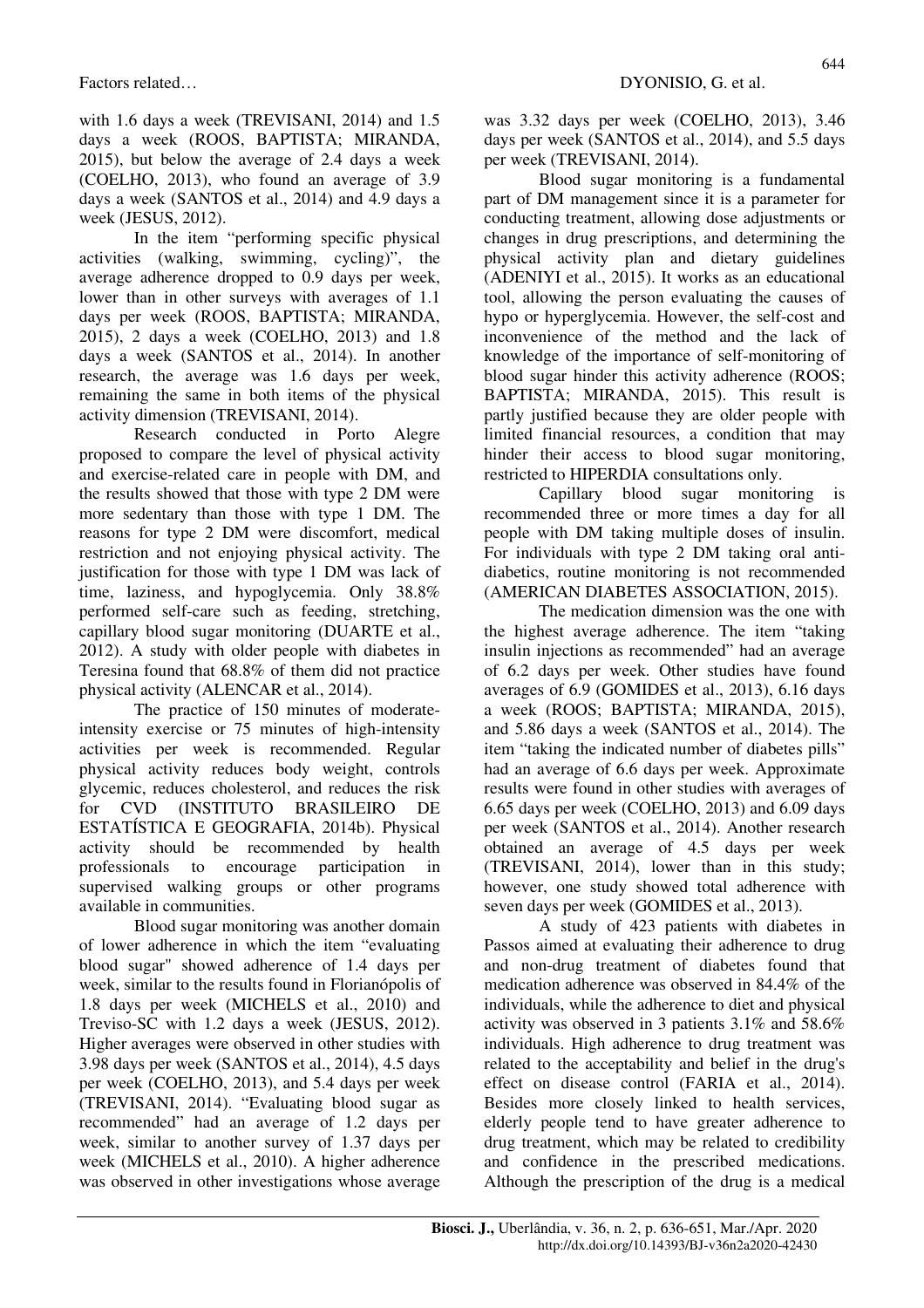assignment, the health team is very important in the monitoring, guidance, and supervision of drug treatment. Checking doubts and having undesirable effects is the nurse's role, whether in the home nursing consultation or the HIPERDIA group.

As smoking is associated with increased risk of CVD, microvascular complications and premature death, sensitizing to quit smoking is a priority for group and individual activities in the community. Stop smoking in people with diabetes improves metabolic parameters and decreases blood pressure and albuminuria within one year (AMERICAN DIABETES ASSOCIATION, 2015). Although the highest percentage is non-smokers, stop smoking should be encouraged for those who still do it, and a follow-up for those who are in the process of stopping should be done as being a period most likely to relapse. During home visits, the health team can identify the difficulties and doubts regarding smoking cessation.

The multivariate analysis considered the predictors of gender, education level, indicative of depression, and the number of morbidities for the outcome adherence to diabetes self-care.

Gender was significantly associated with the item "intake of five or more servings of fruits and/or vegetables," showing greater adherence in women. This result was also verified in other studies in which the accomplishment of food control was more prevalent in females (ROSSANEIS et al., 2016), as well as a higher consumption of fruits and vegetables (DOUBOVA et al., 2016; MENDES et al., 2011; SILVEIRA et al., 2015).

Women appeared to be more concerned about healthy eating and weight control, which explains the difference in eating behavior patterns when compared to men (SILVEIRA et al., 2015).

A study in Porto Alegre described the frequency of adherence to diet and analyzed its association with depression in the elderly population with metabolic syndrome and found that 72 participants (66.1%) were classified as non-adherent and 37 (33.9%) were considered adherent. In the depressed elderly participants, adherence to the guidelines to avoid the consumption of sweets and sugar was lower (JACONDINO et al., 2016).

Considering that eating behavior is difficult to change, the promotion of healthy eating and the consumption of fruits and vegetables should be insistently encouraged by health professionals (with priority for young people, low-income and loweducated individuals) having to reduce the burden of diseases attributed to malnutrition (CHAFFEE, 2014).

The correlation between the number of morbidities and the items "performing physical activities for at least 30 minutes" and "performing specific physical activities (walking, swimming, etc.)" suggested that physical activity adherence increases the number of morbidities proportionally. This finding was also found in another study with elderly participants (VIRTUOSO et al., 2012) in which those with the highest number of morbidities reported greater difficulty in performing physical activity, showing the necessary incentive to participate in physical activities in the community.

A study conducted in Montes Claros identified a high prevalence of physical inactivity (57.1%) among the elderly participants. According to this research, physical inactivity is related to the reduction of functional capacity in old age, therefore, increasing dependence for help from other people and limiting their autonomy to perform activities of daily living and leisure. The presence of morbidities can be understood as a limiting factor of physical activity as well as a consequence of inactivity. Physical activity has a strong impact on the prevention of Non-communicable Chronic Diseases (NCDs) and better quality of life (OLIVEIRA-CAMPOS; MACIEL; NETO, 2012).

However, a correlation between the number of morbidities and foot care indicated that adherence to this activity increased proportionally to the increase in the number of morbidities. The presence of comorbidities and complications resulting from poor metabolic control may contribute to the low motivation for self-care (BAQUEDANO et al., 2010). Also, older people commonly have a visual impairment, joint limitations, and spinal problems, hindering to inspect and perform foot care (CISNEROS; GONÇALVES, 2011). Although it was not the objective of this study, certain morbidities and DM cause sequels that can limit the senses and movements, besides causing discomfort and pain, reasons that may interfere with foot care.

The education level is related to the three items of the foot care dimension. This result was similar to other research that also found this association (COELHO, 2013). However, another study found a discordant result, in which self-care measures correlated inversely with education level (GOMES-VILAS BOAS et al., 2012).

School-level is directly related to self-care, and the access and use of health services, as low education may prevent or hinder the assimilation of guidance given by health professionals to self-care and the acquisition of new life habits (GOMIDES et al. al., 2013).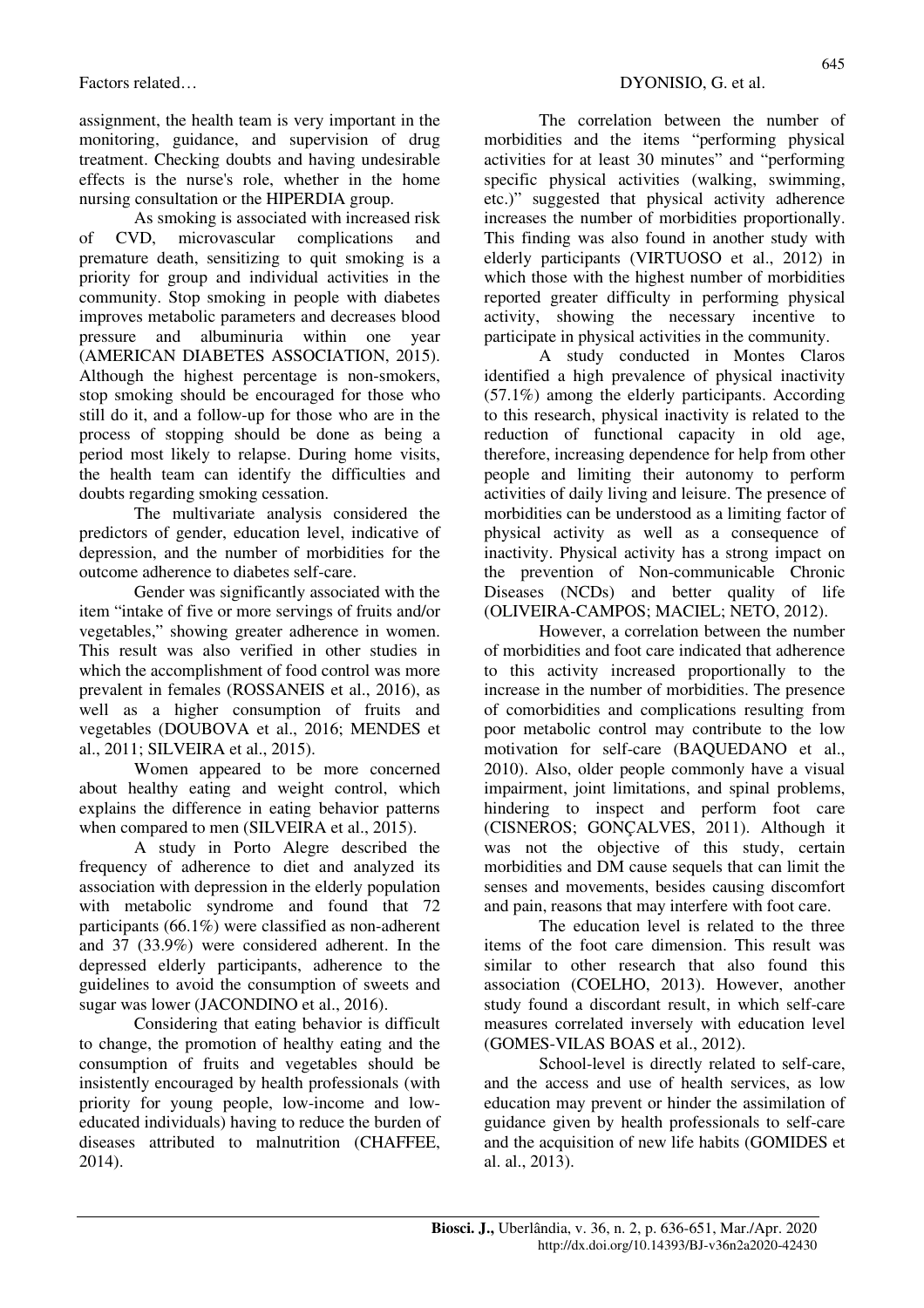Diabetic foot is one of the most common complications of DM and often results in amputation of the affected limb. Knowing about risks is essential for proper prevention. Educational and care actions that prioritize regular foot examination, risk classification, and therapeutic education significantly reduce the occurrence of foot ulcers (CUBAS et al., 2013).

Depressive symptoms were associated with the item "examination inside the shoes before putting them on," and the elderly participants who did not show depression showed greater adherence to this activity.

People with diabetes showing depressive symptoms neglect foot care and may have a significant loss of protective plantar sensitivity (MICHELS et al., 2010) and a six times greater risk of foot ulceration than non-depressive people diabetes (COELHO et al., 2014).

Depression is associated with nonparticipation in health education programs, inadequate diet, irregular medication use, physical inactivity, and, consequently, the higher number of associated morbidities, complications, and increased mortality (COELHO et al., 2014; TENG; HUMES DEMETRIO, 2005). Therefore, an ineffective selfcare is often associated with the presence of depressive symptoms (MUT-VITCU et al., 2016; ROY; LLOYD, 2012; WEINGER, BEVERLY, SMALDONE, 2014).

The results showed that the low average adherence in almost all self-care activities is often associated with the lack of guidance related to selfcare and lack of knowledge of the consequences of non-adherence to DM treatment. The lack of health education has a direct impact on adherence to the treatment plan, impairing the quality of life of older people with DM.

The multivariate analysis verified the simultaneous contribution of the predictors of gender, education level, indicative of depression, and the number of morbidities in the adherence to self-care activities. The following correlations were observed: between gender and the activity "intake of five or more servings of fruits/vegetables", indicating greater female adherence; between the number of morbidities and the items "performing physical activities for at least 30 minutes" and "performing specific physical activities (walking, swimming, etc.)" suggesting that adherence to physical activity proportionally decreases the number of morbidities; between education level and number of morbidities and foot care-related items (feet examination, examination inside the shoes before putting them on and drying the spaces

between the toes after washing them), suggesting that adherence increases proportionally with increasing school level and decreasing as the number of morbidities increases; and between the indicative of depression and the item "examination inside the shoes before putting them on", showing that adherence to this activity increases as depressive symptoms decrease.

The results of this research showed good adherence to DM control medications and poor adherence to non-medication measures, especially diet, regular physical activity, blood sugar monitoring, and foot care. It can be concluded that the factors that influence adherence to self-care are gender, education level, the number of morbidities and indicative of depression.

The role of the multi-professional health team is very important to identify both problems and potentialities with elderly people with diabetes and their relatives/caregivers to ensure satisfactory adherence to self-care activities. The continuing education of these professionals is extremely necessary for them to understand the importance of adhering to such activities and to be able to provide guidance and awareness about the adoption of healthy habits.

Nurses are among all health professionals that, in addition to scientific knowledge, have strategies such as home visits, nursing consultations, and health education operative groups to identify problems, monitor the individual, and stimulate the practice of self-care, determining the necessary interventions considering the individuality of each one.

A limitation of this study was the crosssectional approach that prevents the establishment of causal relationships, especially to determine the temporal precedence of one variable over another. However, this research contributed to the expansion of knowledge regarding adherence to self-care activities of DM in the elderly population and the factors associated with it, considering that few studies addressed this issue in the elderly population.

Thus, these findings may contribute to health professionals, especially nursing professionals, helping them to identify problems and potentialities for self-care in the elderly population. They should guide the planning of educational actions considering their age, education level, income, the presence or absence of a partner, physical and cognitive limitations, but always emphasized that the individual is the major responsible for their health.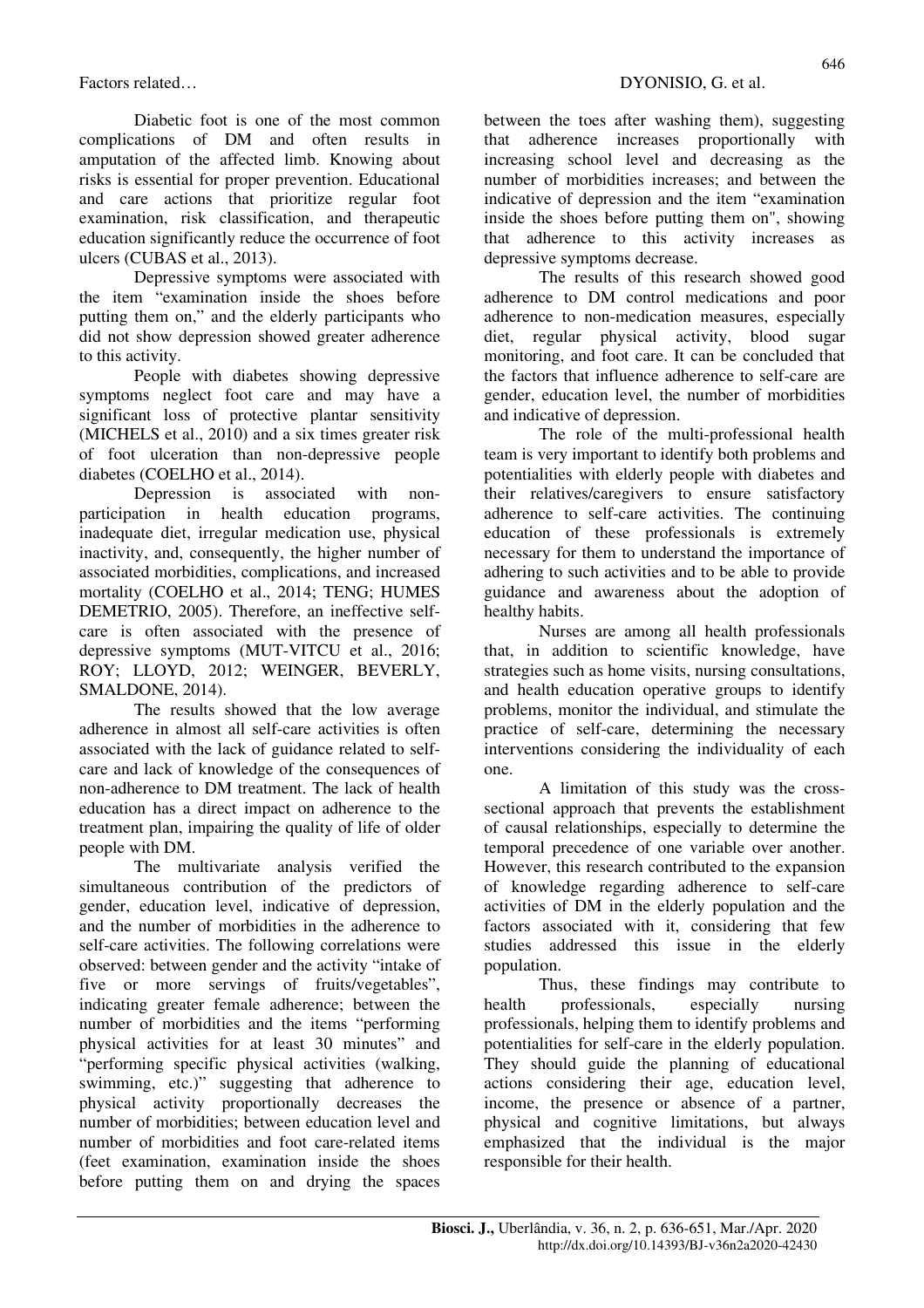**RESUMO:** O tratamento do diabetes mellitus é complexo e envolve diversas atividades. Seu objetivo é controlar a doença e evitar complicações. Parte do sucesso do tratamento está na adesão ao autocuidado. O objetivo desse estudo foi identificar os fatores relacionados à adesão às atividades de autocuidado em idosos comunitários com diabetes. Estudo transversal, observacional e analítico com abordagem quantitativa dos dados, realizado com 140 idosos. Foram utilizados os instrumentos: Mini Exame do Estado Mental para avaliação cognitiva, instrumento de caracterização sociodemográfica e clínica, Questionário Brasileiro de Avaliação Funcional e Multidimensional para verificação das morbidades autorreferidas, Escala de Depressão Geriátrica Abreviada para investigação da presença de sintomas depressivos e Questionário das Atividades de Autocuidado do Diabetes que avaliou a adesão a atividades relacionadas ao auto manejo de diabéticos. Os resultados deste estudo apontam que atividades de autocuidado com maior adesão foram: "tomar o número indicado de comprimidos do diabetes"  $(6,6\pm1,2)$ , "tomar injeções de insulina conforme recomendado" (6,2±2,0), " secar os espaços entre os dedos dos pés depois de lavá-los" (4,6±3,2) e "seguir uma dieta saudável"  $(4,5\pm2,7)$  e as menores foram "realizar atividades físicas específicas (caminhar, nadar, etc)"  $(0,9\pm1,9)$ , "realizar atividades físicas por pelo menos 30 minutos" (1,2±2,2), "avaliar o açúcar no sangue o número de vezes recomendado" (1,2±2,3), "ingerir doces" (1,3±1,7) e "avaliar o açúcar no sangue" (1,4±2,3). Em relação ao tabagismo, 88,6% não eram fumantes. Os fatores que se apresentaram relacionados às medidas de autocuidado foram: sexo, indicando maior adesão das mulheres; escolaridade e número de morbidades, sugerindo a adesão ao domínio cuidado como os pés é diretamente proporcional à escolaridade e o número de morbidades; no entanto, este mesmo domínio apresentou-se inversamente proporcional ao indicativo de depressão, indicando que houve maior adesão entre os que não apresentaram sintomas depressivos. Os fatores associados à adesão das atividades de autocuidado observados nessa pesquisa contribuem para o planejamento de estratégias que visem prevenir complicações do diabetes mellitus e promovam melhorias na vida e saúde dos idosos da comunidade.

**PALAVRAS-CHAVE:** Saúde do idoso. Diabetes Mellitus. Autocuidado. Cooperação e adesão ao tratamento.

#### **REFERENCES**

ADENIYI, O. V; YOGESWARAN, P.; WRIGHT, G.; LONGO-MBENZA, B.Diabetic patients' perspectives on the challenges of glycaemic control. **Afr J Prm Health Care Fam Med**., v.7, n.1, p. 1-8, 2015. https://doi.org/10.4102/phcfm.v7i1.767

ALENCAR, L. L; TORRES, M. V.; SANTOS, A. M. B.; SANTOS, M. B.; SANTIAGO, A. K. C.; BARBOSA, A. P. B.Perfil epidemiológico de idosos com diabetes *mellitus* tipo 2 cadastrados na estratégia saúde da família. **Revista Eletrônica Gestão & Saúde**, p.2972-89, 2014.

ALMEIDA, O.P.; ALMEIDA, S.A. Confiabilidade da versão brasileira da Escala de Depressão em Geriatria (GDS) versão reduzida. **Arquivos de Neuropsiquiatria**, v. 57, n. 2-B, p. 421-26, 1999. https://doi.org/10.1590/S0004-282X1999000300013

AMERICAN DIABETES ASSOCIATION (ADA). Standards of Medical Care in Diabetes - 2015. **Diabetes Care,** v.38, Suppl1, p.S1-S94. 2015. https://doi.org/10.2337/dc15-S003

BANDEIRA, L.; MELO, H. P.; PINHEIRO, L. S. **Mulheres em dados: o que informa a PNAD/IBGE, 2008**. In: Observatório Brasil da Igualdade de Gênero, p. 107-119, 2010.

BAQUEDANO, I. R.; SANTOS, M. A.; TEIXEIRA, C. R. S.; MARTINS, T. A.; ZANETTI, M. L. Fatores relacionados ao autocuidado de pessoas com diabetes mellitus atendidas em Serviço de Urgência no México. **RevEscEnferm USP**, v.44, n.4, p.1017- 23, 2010. https://doi.org/10.1590/S0080-62342010000400023

BERTOLUCCI, P. H.; BRUCKI, S. M. D.; CAMPACCI, S. R.; JULIANO, Y. O mini-exame do estado mental em uma população geral: impacto da escolaridade. **Arquivos de Neuropsiquiatria**, v. 52, p. 1-7, 1994. https://doi.org/10.1590/S0004-282X1994000100001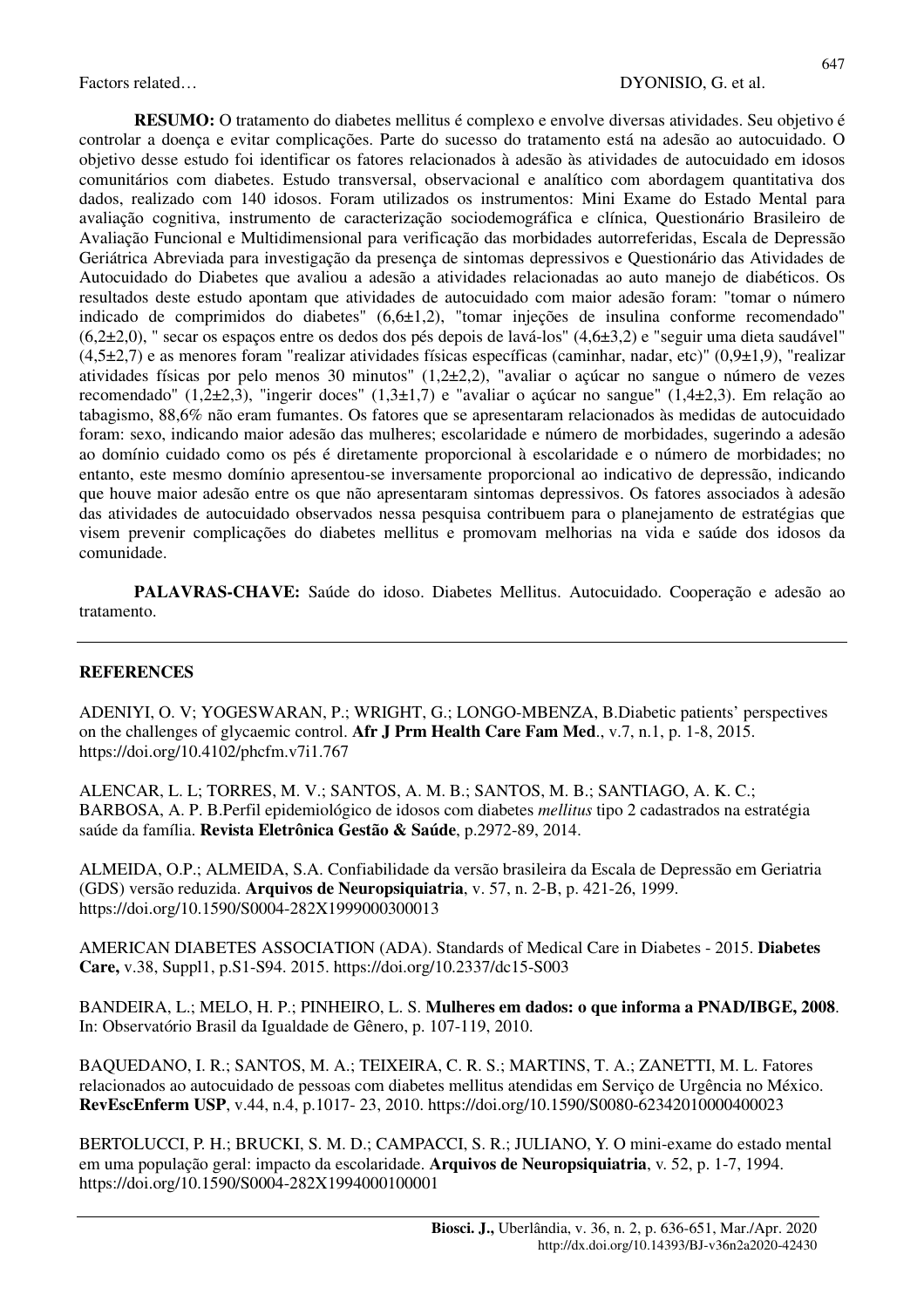BRASIL. Ministério da Saúde. Secretaria de Atenção à Saúde. Departamento de Atenção Básica. **Estratégias para o cuidado da pessoa com doença crônica**: diabetes mellitus. Brasília: Ministério da Saúde, 2013b. 160 p.

BUB, M. B. C.; MEDRANO, C.; SILVA, C. D.; WINK, S.; LISS, P. E.; SANTOS, E. K. A. A noção de cuidado de si mesmo e o conceito de autocuidado na enfermagem**. Texto Contexto Enferm**, v.15, p. 152-7, 2006. https://doi.org/10.1590/S0104-07072006000500018

CHAFFEE, B. W. Fatores nos primeiros anos de vida que influenciam o consumo de frutas e verduras entre crianças. **J Pediatr**. v.90, n.5, p.437-439, 2014.

CISNEROS, L. L.; GONÇALVES, L. A. Educação terapêutica para diabéticos: os cuidados com os pés na realidade de pacientes e famílias. **Ciência & Saúde Coletiva**, v.16, n.1, p.1505-1514, 2011. https://doi.org/10.1590/S1413-81232011000700086

COELHO, A. C. M. **Autocuidado das pessoas com diabetes mellitus tipo 2 em seguimento ambulatorial.** 2013. 112f. Dissertação (Mestrado) - Escola de Enfermagem de Ribeirão Preto, Universidade de São Paulo, Ribeirão Preto, 2013.

COELHO, C. R.; ZANTUT-WITTMANN, D. E.; PARISI, M. C.A cross-sectional study of depression and selfcare in patients with type 2 diabetes with and without foot ulcers. **Ostomy Wound Manage,** v.60, n.2, p.46–51, 2014.

COHEN, J. **Statistical power analysis for the behavioral sciences**. 2 ed. Hillsdale, NJ: Lawrence Erlbaum Associates, 1988.

CUBAS, M. R.; SANTOS, O. M.; RETZLAFF, E. M. A.; TELMA, H. L. C.; ANDRADE, I. P. S. Pé diabético: orientações e conhecimento sobre cuidados preventivos. **Fisioter. Mov**., v. 26, n. 3, p. 647-655, 2013. https://doi.org/10.1590/S0103-51502013000300019

CUENTRO, V. S.; MODESTO, T; ANDRADE, M. A.; SILVA, M. V. S.Prevalência e fatores associados à polifarmácia entre idosos de um hospital público. **Revista contexto & saúde**, v. 16 n. 30, p. 28-35, 2016. https://doi.org/10.21527/2176-7114.2016.30.28-35

DEGANI, G. C.; PEREIRA JÚNIOR, G. A.; RODRIGUES, R. A. P.; LUCHESI, B. M.; MARQUES, S. Idosos vítimas de trauma: doenças preexistentes, medicamentos em uso no domicílio e índices de trauma. **RevBrasEnferm**., v.67, n.5, p.759-65, 2014. https://doi.org/10.1590/0034-7167.2014670513

DIAS, A. M.; CUNHA, M.; SANTOS, A. M. M.; NEVES, A. P. G.; PINTO, A. F. C.; SILVA, A. S. A.; CASTRO, S. A. Adesão ao regime terapêutico na doença crônica: revisão da literatura. **Millenium**, v. 40, p. 201-219. 2011.

DOUBOVA, S. V.; SÁNCHES-GARCÍA, S.; INFANTE-CASTAÑEDA, C.; PÉRZ-CUEVAS, R. Factors associated with regular physical exercise and consumption of fruits and vegetables among Mexican older adults. **BMC Public Health**, v.16, n.952, 2016. https://doi.org/10.1186/s12889-016-3628-2

DUARTE, C. K. ALMEIDA, J. C.; MERKER, A. J. S.; BRAUER, F. O.; RODRIGUES, T. C.Nível de atividade física e exercício físico em pacientes com diabetes mellitus*.* **RevAssocMed Bras**., v.58, n.2, p.215- 221, 2012. https://doi.org/10.1590/S0104-42302012000200018

FARIA, H. T. G.; RODRIGUES, F. F. L.; ZANETTI, M. L.; MOURA, M. F.; DAMASCENO, M. M. C.Factors associated with adherence to treatment of patients with diabetes *mellitus.* **Acta Paul Enferm**., v. 26, n.3, p.231-247, 2013. https://doi.org/10.1590/S0103-21002013000300005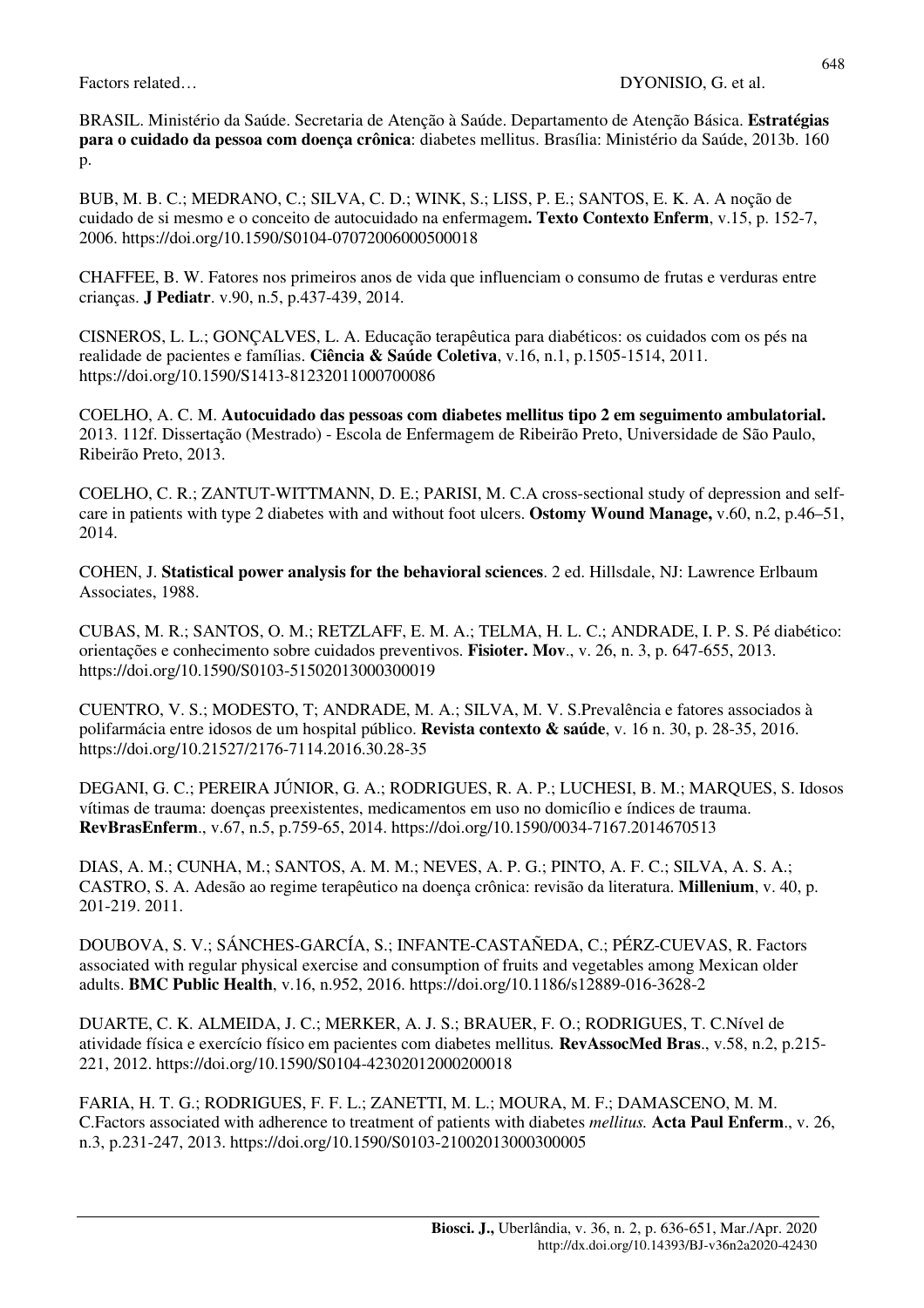FARIA, H. T. G.; SANTOS, M. A.; ARRELIAS, C. C. A.; RODRIGUES, F. F. L.; GONELA, J. T.; TEIXEIRA, C. R. S.; ZANETTI, M. L.Adesão ao tratamento em diabetes *mellitus* em unidades da Estratégia Saúde da Família.**RevEscEnferm USP**, v.48, n.2, p.257-63, 2014. https://doi.org/10.1590/S0080- 623420140000200009

FREITAS, C. V.; SARGES, E. S. N. F.; MOREIRA, K. E. C. S.; CARNEIRO, S. R. Avaliação de fragilidade, capacidade funcional e qualidade de vida dos idosos atendidos no ambulatório de geriatria de um hospital universitário. **Rev. Bras. Geriatr. Gerontol**., v.19, n.1, p.119-128, 2016.

GEMEAY, E. M.; MOAWED, S. A.; MANSOUR, E. A.; EBRAHIEM, N. E.; MOUSSA, I. M.; NADRAH, W. O. The association between diabetes and depression. **Saudi Med J**., v.36, n.10, p.1210-1215, 2015. https://doi.org/10.15537/smj.2015.10.11944

GOMIDES, D. S.; VILAS-BOAS, L. C. G.; COELHO, A. C. M.; PACE, A. E.Autocuidado das pessoas com diabetes *mellitus* que possuem complicações em membros inferiores. **Acta Paul Enferm**., v.26, n.3, p.289-93, 2013. https://doi.org/10.1590/S0103-21002013000300014

INSTITUTO BRASILEIRO DE GEOGRAFIA E ESTATÍSTICA (IBGE). **Pesquisa Nacional de Saúde 2013:**  Percepção do estado de saúde, estilos de vida e doenças crônicas. 2014. Brasília-DF: Ministério do Planejamento, Orçamento e Gestão, 2014a. Disponível em: http://biblioteca.ibge.gov.br/visualizacao/livros/liv91110.pdf (acesso em 13 de agosto de 2015).

INSTITUTO BRASILEIRO DE GEOGRAFIA E ESTATÍSTICA (IBGE). **Síntese de Indicadores Sociais**: uma análise das condições de vida da população brasileira. 2014. Brasília-DF: Ministério do Planejamento, Orçamento e Gestão, 2014b. Disponível em: http://cebes.org.br/site/wp-content/uploads/2014/12/SIS\_2014.pdf (acesso em 13 de agosto de 2015).

INTERNATIONAL DIABETES FEDERATION (IDF). **Diabetes Atlas**, 6th ed., International Diabetes Federation, Brussels, 2013.

JACONDINO, C. B.; CLOSS, V. E.; GOMES, I.; SCHWANKE, C. H. A.Adesão à dieta por idosos com síndrome metabólica assistidos na Estratégia Saúde da Família: frequência e associação com depressão. **Sci Med**., v.26, n.3, 2016. https://doi.org/10.15448/1980-6108.2016.3.22956

JESUS, R. A. T. **Estado nutricional e adesão ao tratamento de pacientes diabéticos tipo 2 de uma unidade básica de saúde de Trevisco - SC.** 2012, 99p, Monografia. Universidade do EstremoSulCatarinense, Criciúma, 2012.

LLOYD, C. The effects of diabetes on depression and depression on diabetes. **Diabetes Voice**, v.53, n.10, p.23- 6, 2008.

LUZ, E. P. Perfil sociodemográfico e de hábitos de vida da população idosa de um município da região norte do Rio Grande do Sul, Brasil. **Rev. Bras. Geriatr. Gerontol**., v.17, n.2, p. 303-314, 2014. https://doi.org/10.1590/S1809-98232014000200008

MANTOVANI, E. P.; LUCCA, S. R.; NERI, A. L. Autoavaliação negativa de saúde em idosos de cidades com diferentes níveis de bem-estar econômico: dados do Estudo FIBRA. **Ciênc. saúde coletiva**, v. 20, n. 12, p. 3653-3668, 2015. https://doi.org/10.1590/1413-812320152012.20492014

MEDEIROS, S. G; MORAIS, F. R. R. Organization of healthcare services for elderly women: users' perceptions. **Interface,** v. 19, n. 52, p. 109-19. 2015. https://doi.org/10.1590/1807-57622014.0264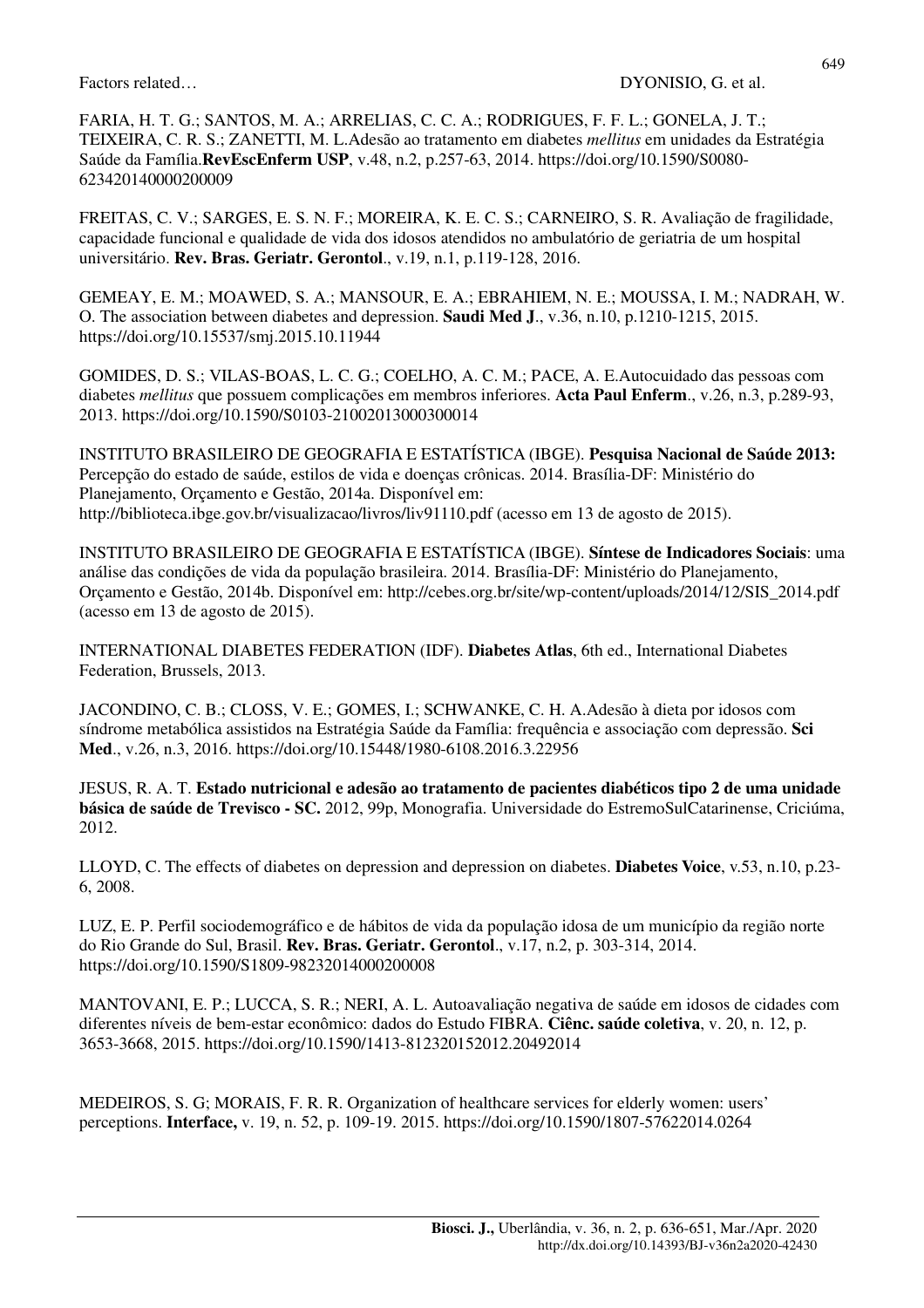MENDES, T. A. B.; GOULBAUM, M.; SEGRI, N. J.; BARROS, M. B. A.; CESAR, C. L. G.; CARANDINA, L.; ALVES, M. C. G. P.Diabetes mellitus: fatores associados à prevalência em idosos, medidas e práticas de controle e uso dos serviços de saúde em São Paulo, Brasil. **Cad. Saúde Pública**, v.27, n.6, p.1233-1243, 2011. https://doi.org/10.1590/S0102-311X2011000600020

MICHELS, M. J.; CORAL, M. H. C.; SAKAE, T. M.; DAMAS, T. B.; FURLANETTO, L. M.Questionário de Atividades de Autocuidado com o Diabetes: tradução, adaptação e avaliação das propriedades psicométricas. **ArqBrasEndocrinolMetab.**, v.54, n.7, p.644-651, 2010. https://doi.org/10.1590/S0004-27302010000700009

MUT-VITCU, G.; TIMAR, B.; TIMAR, R.; OANCEA, C.; CITU, I. C.Depression influences the quality of diabetes-related self-management activities in elderly patients with type 2 diabetes: a cross-sectional study. **ClinicalInterventions in Aging**, v.11, p. 471–479, 2016. https://doi.org/10.2147/CIA.S104083

OLIVEIRA-CAMPOS, M.; MACIEL, M. G.; NETO, J. F. R. Atividade física insuficiente: fatores associados e qualidade de vida. **RevBrasAtivFis e Saúde**, v.17, n.6, p.562-572, 2012. https://doi.org/10.12820/2317- 1634.2012v17n6p562

ORGANIZAÇÃO MUNDIAL DA SAÚDE (OMS). **Adesão às terapias de longa duração**: evidência para a prática. Genebra, 2003.

ONG, W. N.; CHUA, S. S.; NG, C. J. Barriers and facilitators to self-monitoring of blood sugar in people with type 2 diabetes using insulin: a qualitative study. **Patient Prefer Adherence**, v.15, n. 8, p. 237-246, 2014. https://doi.org/10.2147/PPA.S57567

OSBORN, C.Y.; EGEDE, L. E. The Relationship between Depressive Symptoms and Medication Non-Adherence in Type 2 Diabetes: The Role of Social Support. **GenHospPsychiatry**, v. 34, n.3, p.249-253, 2012. https://doi.org/10.1016/j.genhosppsych.2012.01.015

PARADELA, E. M. P. Depressão em idosos. **Revista Hospital Universitário Pedro Ernesto**, UERJ, p. 31-40, 2011.

PILGER, C.; MENON, M. H; MATHIAS, T. A. F. Características sociodemográficas e de saúde de idosos: contribuições para os serviços de saúde. **Rev. Latino-Am. Enfermagem.** v. 19, n. 5, p. 01-09, 2011.

RAMOS, L. R. **Growing old in São Paulo, Brazil**: assessment of health status and family support of the elderly of different socio-economic strata living in the community. Theses (Doctor) - London School of Hygiene and Tropical Medicine, London. 1987.

REZENDE NETA, D. S.; SILVA, A. R. V.; SILVA, G. R. F. Adesão das pessoas com diabetes mellitusao autocuidado com os pés. **RevBrasEnferm**., v.68, n.1, p.111-6, 2015. https://doi.org/10.1590/0034- 7167.2015680115p

RODRIGUES, L. R.; TAVARES, D. S.; DIAS, F.A.; PEGORARI, M. S.; MARCHIORI, G. F; TAVARES, D. M. S. Qualidade de vida de idosos comunitários e fatores associados. **Rev. Enferm UFPE** v. 11, Supl. 3, p:1430-8, 2017.

ROOS, A. C.; BAPTISTA, D. R.; MIRANDA, R. C. Adesão ao tratamento de pacientes com Diabetes Mellitustipo 2. **Demetra**, v.10, n.2, p. 329-346, 2015. https://doi.org/10.12957/demetra.2015.13990

ROSSANEIS, M. A.; HADDAD, M. C. F. L.; MATHIAS, T. A. F.; MARCON, S. S.Diferenças entre mulheres e homens diabéticos no autocuidado com os pés e estilo de vida.**Rev. Latino-Am. Enfermagem**, v.24, 2016. https://doi.org/10.1590/1518-8345.1203.2761

650